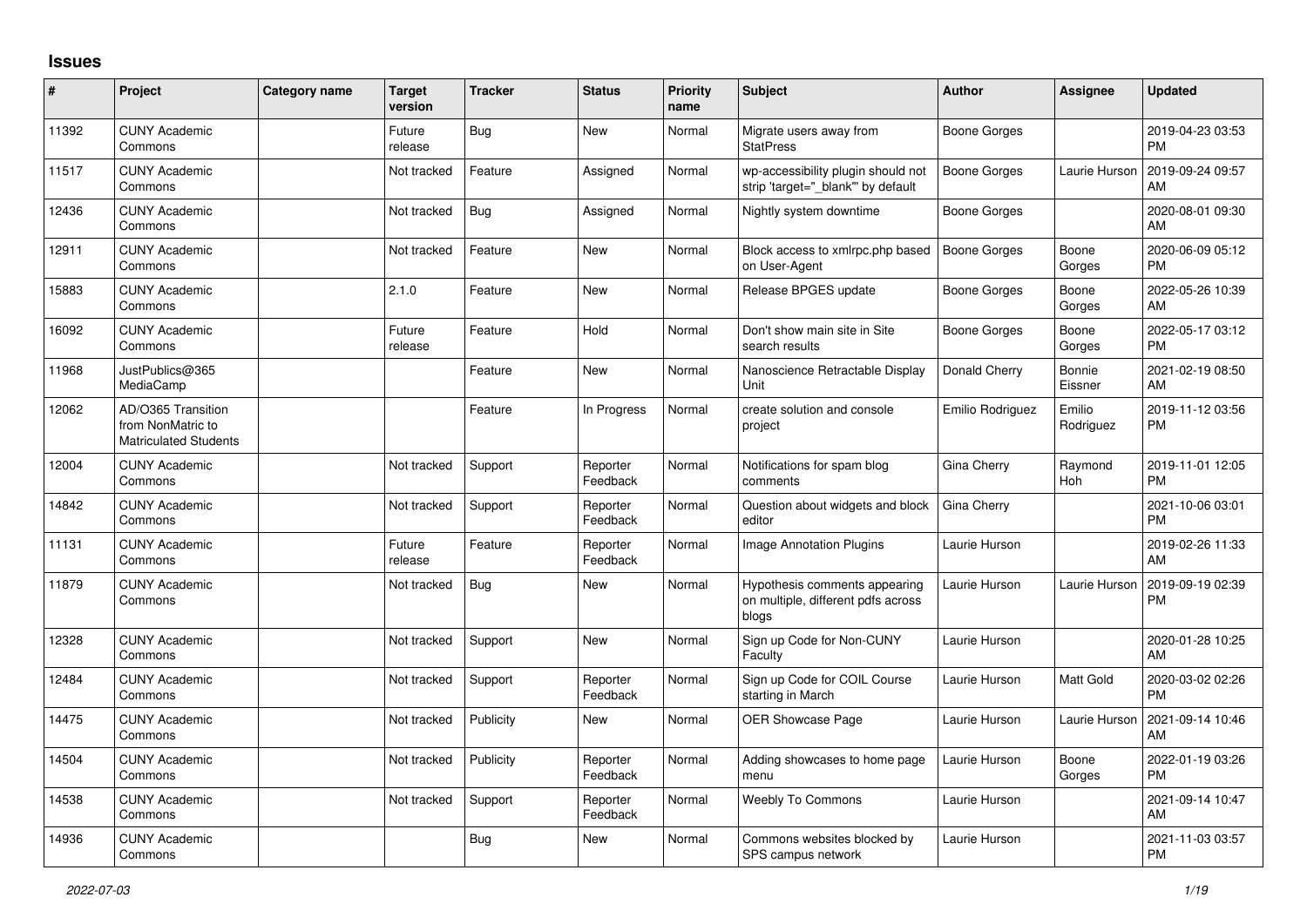| #     | Project                         | <b>Category name</b> | <b>Target</b><br>version | <b>Tracker</b> | <b>Status</b>        | <b>Priority</b><br>name | <b>Subject</b>                                                       | <b>Author</b>   | <b>Assignee</b>    | <b>Updated</b>                |
|-------|---------------------------------|----------------------|--------------------------|----------------|----------------------|-------------------------|----------------------------------------------------------------------|-----------------|--------------------|-------------------------------|
| 14940 | <b>CUNY Academic</b><br>Commons |                      |                          | Bug            | <b>New</b>           | Normal                  | Discrepancy between Commons<br>profile "sites" and actual # of sites | Laurie Hurson   |                    | 2021-11-08 11:09<br>AM        |
| 15176 | <b>CUNY Academic</b><br>Commons |                      | Not tracked              | Support        | Reporter<br>Feedback | Normal                  | Archiving Q Writing & Old<br>Wordpress Sites on the Commons          | Laurie Hurson   |                    | 2022-02-08 10:28<br>AM        |
| 15613 | <b>CUNY Academic</b><br>Commons |                      | 2.0.3                    | Feature        | Reporter<br>Feedback | Normal                  | Adding "Passster" plugin                                             | Laurie Hurson   |                    | 2022-06-29 11:32<br>AM        |
| 15757 | <b>CUNY Academic</b><br>Commons |                      |                          | <b>Bug</b>     | <b>New</b>           | Normal                  | Members # do not match                                               | Laurie Hurson   |                    | 2022-03-30 04:52<br><b>PM</b> |
| 15923 | <b>CUNY Academic</b><br>Commons |                      | Not tracked              | Feature        | Reporter<br>Feedback | Normal                  | <b>Bellows Plugin Adjustments</b>                                    | Laurie Hurson   |                    | 2022-04-20 10:10<br>AM        |
| 2612  | <b>CUNY Academic</b><br>Commons |                      | Not tracked              | Publicity      | Assigned             | Normal                  | Pinterest site for the Commons                                       | local admin     | Sarah<br>Morgano   | 2016-03-04 11:19<br>AM        |
| 6644  | <b>CUNY Academic</b><br>Commons |                      | Not tracked              | <b>Bug</b>     | Reporter<br>Feedback | High                    | White Screen at Login Pge                                            | Luke Waltzer    | Raymond<br>Hoh     | 2016-11-21 10:34<br><b>PM</b> |
| 7828  | <b>CUNY Academic</b><br>Commons |                      | Not tracked              | Feature        | Assigned             | Normal                  | Theme Assessment 2017                                                | Margaret Galvan | Margaret<br>Galvan | 2017-05-02 10:41<br><b>PM</b> |
| 15685 | <b>CUNY Academic</b><br>Commons |                      |                          | Support        | <b>New</b>           | High                    | problem with chrome?                                                 | Marilyn Weber   |                    | 2022-04-25 03:40<br><b>PM</b> |
| 8607  | <b>CUNY Academic</b><br>Commons |                      | Not tracked              | Support        | <b>New</b>           | Normal                  | Paypal?                                                              | Marilyn Weber   | Matt Gold          | 2018-05-15 01:37<br><b>PM</b> |
| 9207  | <b>CUNY Academic</b><br>Commons |                      | Future<br>release        | Support        | Reporter<br>Feedback | Normal                  | display dashboards made in<br>Tableau?                               | Marilyn Weber   | Boone<br>Gorges    | 2018-04-10 10:42<br>AM        |
| 10657 | <b>CUNY Academic</b><br>Commons |                      | Not tracked              | Support        | Reporter<br>Feedback | Normal                  | child theme problems                                                 | Marilyn Weber   |                    | 2018-11-08 01:19<br><b>PM</b> |
| 11149 | <b>CUNY Academic</b><br>Commons |                      | Not tracked              | Support        | Reporter<br>Feedback | Normal                  | comments getting blocked                                             | Marilyn Weber   | Raymond<br>Hoh     | 2019-03-26 11:40<br>AM        |
| 11509 | <b>CUNY Academic</b><br>Commons |                      | Not tracked              | Support        | Reporter<br>Feedback | Normal                  | deleted Page causing a Menu<br>problem?                              | Marilyn Weber   |                    | 2019-06-04 09:54<br>AM        |
| 11519 | <b>CUNY Academic</b><br>Commons |                      | Not tracked              | Support        | Assigned             | Normal                  | comment option not appearing                                         | Marilyn Weber   |                    | 2019-09-24 10:28<br>AM        |
| 11771 | <b>CUNY Academic</b><br>Commons |                      | Not tracked              | Support        | Reporter<br>Feedback | Normal                  | post displays in sections                                            | Marilyn Weber   |                    | 2019-08-20 10:34<br>AM        |
| 11787 | <b>CUNY Academic</b><br>Commons |                      | Not tracked              | Support        | Reporter<br>Feedback | Normal                  | automated comments notifications<br>on ZenDesk                       | Marilyn Weber   |                    | 2019-08-26 06:18<br><b>PM</b> |
| 11848 | <b>CUNY Academic</b><br>Commons |                      | Not tracked              | Support        | Hold                 | Normal                  | a Dean of Faculty wants to share<br>a large file                     | Marilyn Weber   |                    | 2019-09-24 08:44<br>AM        |
| 12352 | <b>CUNY Academic</b><br>Commons |                      | Not tracked              | Support        | <b>New</b>           | Normal                  | "posts list" page builder block<br>option                            | Marilyn Weber   |                    | 2020-02-03 01:29<br><b>PM</b> |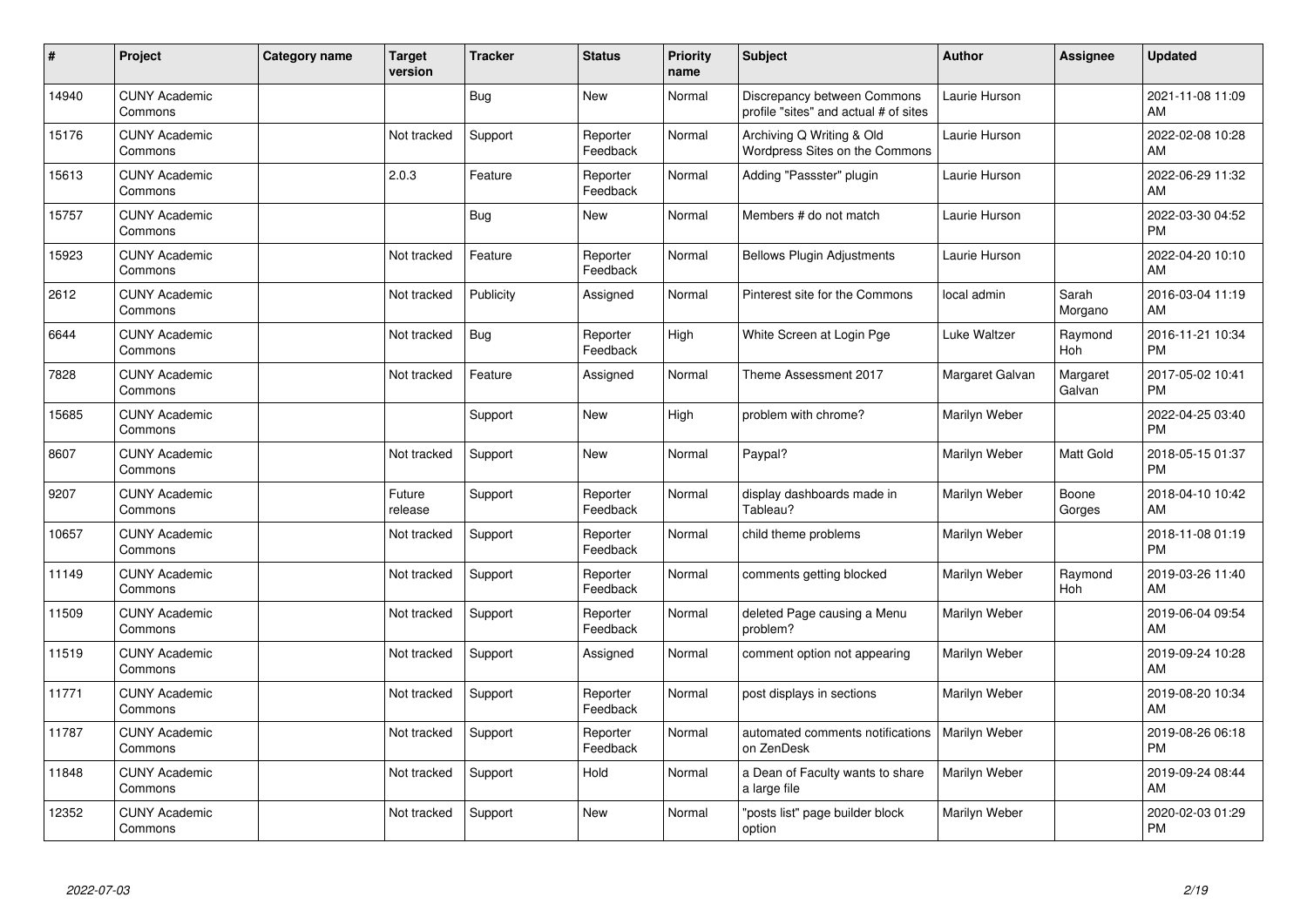| #     | Project                         | Category name | <b>Target</b><br>version | <b>Tracker</b> | <b>Status</b>        | <b>Priority</b><br>name | <b>Subject</b>                                                    | <b>Author</b>      | Assignee       | <b>Updated</b>                |
|-------|---------------------------------|---------------|--------------------------|----------------|----------------------|-------------------------|-------------------------------------------------------------------|--------------------|----------------|-------------------------------|
| 13034 | <b>CUNY Academic</b><br>Commons |               | Not tracked              | Support        | Reporter<br>Feedback | Normal                  | a site is asking people to join the<br>Commons to get a download  | Marilyn Weber      |                | 2020-07-12 07:23<br>AM        |
| 13255 | <b>CUNY Academic</b><br>Commons |               | Not tracked              | Support        | Reporter<br>Feedback | Normal                  | Accessibility problems                                            | Marilyn Weber      |                | 2020-09-01 05:48<br><b>PM</b> |
| 13286 | <b>CUNY Academic</b><br>Commons |               | Not tracked              | Support        | <b>New</b>           | Normal                  | problem connecting with<br>WordPress app                          | Marilyn Weber      | Raymond<br>Hoh | 2020-09-08 11:16<br>AM        |
| 14398 | <b>CUNY Academic</b><br>Commons |               | Not tracked              | Support        | Reporter<br>Feedback | Normal                  | Events plug-in notification problem                               | Marilyn Weber      |                | 2021-05-11 11:21<br>AM        |
| 14784 | <b>CUNY Academic</b><br>Commons |               |                          | Support        | Reporter<br>Feedback | Normal                  | User report of logo problem when<br>using Customizer theme        | Marilyn Weber      |                | 2021-09-17 10:25<br>AM        |
| 14900 | <b>CUNY Academic</b><br>Commons |               | Not tracked              | Support        | Reporter<br>Feedback | Normal                  | previous theme?                                                   | Marilyn Weber      |                | 2021-10-25 10:31<br>AM        |
| 15045 | <b>CUNY Academic</b><br>Commons |               |                          | Support        | <b>New</b>           | Normal                  | no result for KCeL in the search<br>box on the commons            | Marilyn Weber      |                | 2021-12-10 11:29<br>AM        |
| 15169 | <b>CUNY Academic</b><br>Commons |               | 2.0.3                    | Support        | Reporter<br>Feedback | Normal                  | new Prelude website zipfiles for<br>custom theme and other files. | Marilyn Weber      |                | 2022-06-29 11:32<br>AM        |
| 15260 | <b>CUNY Academic</b><br>Commons |               |                          | Support        | Reporter<br>Feedback | Normal                  | Diacritical markings   European<br><b>Stages</b>                  | Marilyn Weber      |                | 2022-02-04 08:16<br>AM        |
| 15370 | <b>CUNY Academic</b><br>Commons |               |                          | Support        | Reporter<br>Feedback | Normal                  | All-in-One Event Calendar?                                        | Marilyn Weber      |                | 2022-02-17 11:03<br>AM        |
| 15565 | <b>CUNY Academic</b><br>Commons |               |                          | Support        | <b>New</b>           | Normal                  | Events - send updates to an email<br>listserv                     | Marilyn Weber      |                | 2022-03-10 01:06<br><b>PM</b> |
| 15655 | <b>CUNY Academic</b><br>Commons |               | 2.0.3                    | Support        | Reporter<br>Feedback | Normal                  | Event Aggregator plugin?                                          | Marilyn Weber      |                | 2022-06-29 11:32<br>AM        |
| 15816 | <b>CUNY Academic</b><br>Commons |               | Not tracked              | Support        | <b>New</b>           | Normal                  | slow loading at SPS                                               | Marilyn Weber      |                | 2022-04-05 01:26<br><b>PM</b> |
| 16099 | <b>CUNY Academic</b><br>Commons |               |                          | Support        | Reporter<br>Feedback | Normal                  | request for Newsletter Glue                                       | Marilyn Weber      |                | 2022-05-13 12:14<br><b>PM</b> |
| 16110 | <b>CUNY Academic</b><br>Commons |               |                          | Support        | Reporter<br>Feedback | Normal                  | remove Creative Commons<br>license from pages?                    | Marilyn Weber      | Raymond<br>Hoh | 2022-05-17 06:11<br><b>PM</b> |
| 13912 | <b>CUNY Academic</b><br>Commons |               | Not tracked              | Feature        | Hold                 | Low                     | posting "missed schedule"                                         | Marilyn Weber      |                | 2021-02-23 10:46<br>AM        |
| 2571  | <b>NYCDH Community</b><br>Site  |               |                          | Feature        | Assigned             | Normal                  | Add Google custom search box to<br>homepage                       | Mark Newton        | Raymond<br>Hoh | 2013-05-18 07:49<br><b>PM</b> |
| 2573  | <b>NYCDH Community</b><br>Site  |               |                          | Feature        | Reporter<br>Feedback | Normal                  | Add dh_nyc twitter list feed to site                              | <b>Mark Newton</b> | Matt Gold      | 2013-05-16 11:42<br><b>PM</b> |
| 2574  | NYCDH Community<br>Site         |               |                          | Feature        | Assigned             | Normal                  | Add Way to Upload Files to<br>Groups                              | <b>Mark Newton</b> | Raymond<br>Hoh | 2013-05-18 07:46<br><b>PM</b> |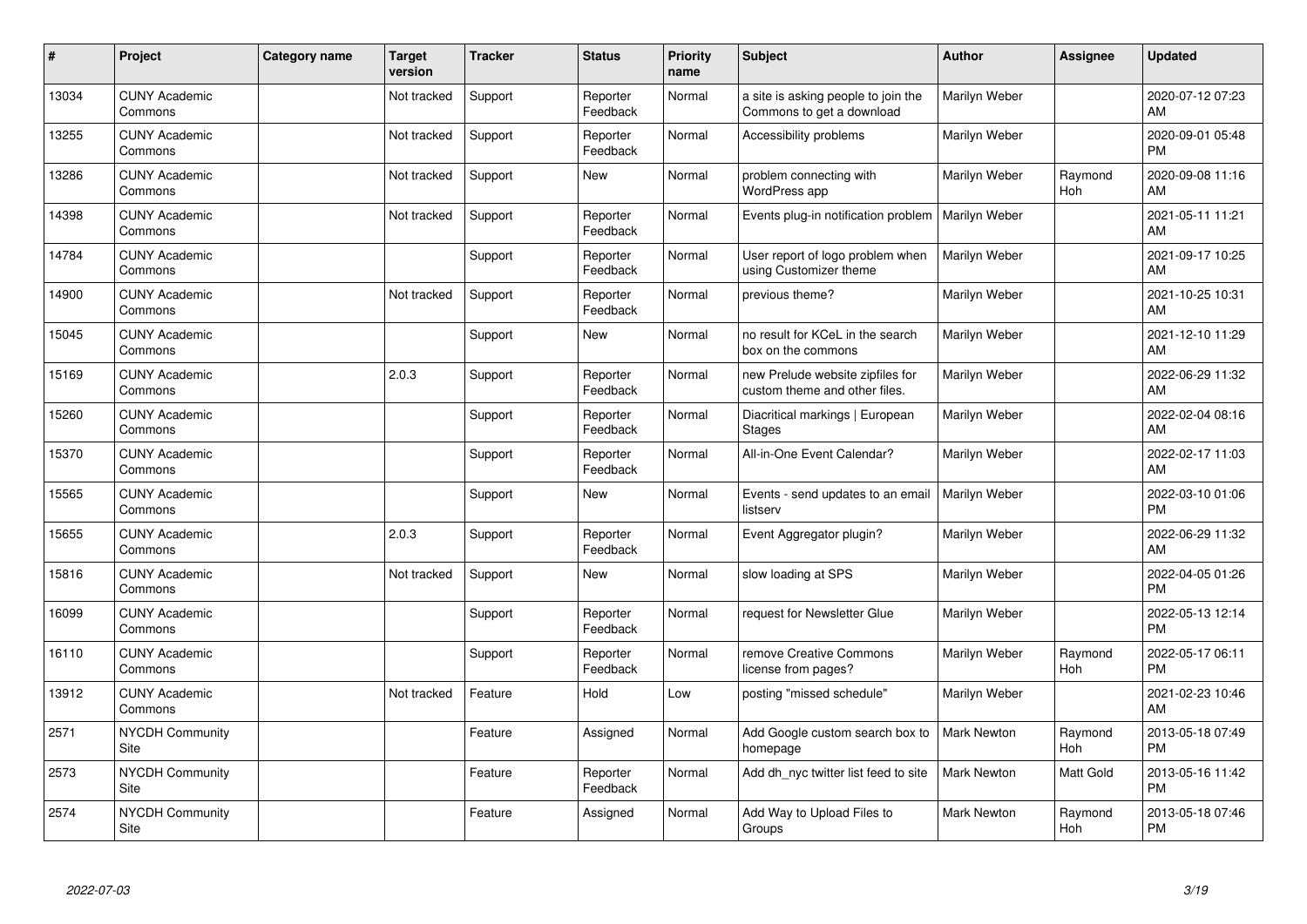| #     | Project                         | Category name | Target<br>version | <b>Tracker</b> | <b>Status</b>        | Priority<br>name | <b>Subject</b>                                                                                                                               | <b>Author</b>           | <b>Assignee</b>     | <b>Updated</b>                |
|-------|---------------------------------|---------------|-------------------|----------------|----------------------|------------------|----------------------------------------------------------------------------------------------------------------------------------------------|-------------------------|---------------------|-------------------------------|
| 2576  | <b>NYCDH Community</b><br>Site  |               |                   | <b>Bug</b>     | Hold                 | Low              | Test Next Button in Javascript<br><b>Tutorial Under Activities</b>                                                                           | <b>Mark Newton</b>      | Alex Gil            | 2013-05-18 02:55<br><b>PM</b> |
| 2577  | NYCDH Community<br>Site         |               |                   | Feature        | Assigned             | Low              | Investigate Potential to Add Links<br>to the Forum                                                                                           | <b>Mark Newton</b>      | Alex Gil            | 2013-05-16 09:40<br><b>PM</b> |
| 10678 | <b>CUNY Academic</b><br>Commons |               | Not tracked       | Bug            | Reporter<br>Feedback | High             | Newsletter Plugin Not Sending<br><b>Out Newsletters</b>                                                                                      | Mark Webb               | Boone<br>Gorges     | 2019-09-16 09:38<br><b>PM</b> |
| 10262 | <b>CUNY Academic</b><br>Commons |               | Not tracked       | Bug            | Reporter<br>Feedback | Normal           | Newsletter Plugin: Broken Image<br>at Bottom of All Newsletters                                                                              | Mark Webb               | Raymond<br>Hoh      | 2018-08-30 05:17<br><b>PM</b> |
| 4235  | <b>CUNY Academic</b><br>Commons |               | Not tracked       | Design/UX      | Assigned             | Normal           | Explore user experience around<br>comments on forum topics vs docs                                                                           | Matt Gold               | Samantha<br>Raddatz | 2015-07-21 10:23<br>AM        |
| 8837  | <b>CUNY Academic</b><br>Commons |               | Not tracked       | Feature        | Assigned             | Normal           | Create a form to request info from<br>people requesting premium<br>themes and plugins                                                        | <b>Matt Gold</b>        | Marilyn<br>Weber    | 2017-11-14 03:35<br><b>PM</b> |
| 13949 | <b>CUNY Academic</b><br>Commons |               | Not tracked       | <b>Bug</b>     | <b>New</b>           | Normal           | Continued debugging of runaway<br>MySQL connections                                                                                          | <b>Matt Gold</b>        | Boone<br>Gorges     | 2021-09-14 10:42<br>AM        |
| 16307 | <b>CUNY Academic</b><br>Commons |               |                   | <b>Bug</b>     | <b>New</b>           | Normal           | Add brief messaging to<br>accept/decline group membership<br>requests                                                                        | Matt Gold               | Boone<br>Gorges     | 2022-06-27 06:13<br><b>PM</b> |
| 8992  | <b>NYCDH Community</b><br>Site  |               |                   | Bug            | Assigned             | Normal           | Multiple RBE error reports                                                                                                                   | <b>Matt Gold</b>        | Raymond<br>Hoh      | 2017-12-11 05:43<br><b>PM</b> |
| 2618  | <b>NYCDH Community</b><br>Site  |               |                   | <b>Bug</b>     | Assigned             | Low              | Mark blogs as spam when created   Matt Gold<br>by users marked as spam                                                                       |                         | Boone<br>Gorges     | 2013-06-09 11:38<br><b>PM</b> |
| 9908  | <b>CUNY Academic</b><br>Commons |               | Not tracked       | Feature        | <b>New</b>           | Normal           | Is it possible to send email<br>updates to users (or an email<br>address not on the list) for only a<br>single page AFTER being<br>prompted? | <b>Michael Shields</b>  | scott voth          | 2018-06-11 01:34<br><b>PM</b> |
| 6665  | <b>CUNY Academic</b><br>Commons |               | Not tracked       | Publicity      | <b>New</b>           | Normal           | Dead Link in 1.10 announcement<br>post                                                                                                       | Paige Dupont            | <b>Stephen Real</b> | 2016-12-01 03:11<br><b>PM</b> |
| 16294 | <b>CUNY Academic</b><br>Commons |               |                   | <b>Bug</b>     | New                  | Urgent           | CAC is down                                                                                                                                  | Raffi<br>Khatchadourian |                     | 2022-06-27 02:00<br><b>PM</b> |
| 14792 | <b>CUNY Academic</b><br>Commons |               |                   | <b>Bug</b>     | <b>New</b>           | Normal           | Inconsistent email notifications<br>from gravity forms                                                                                       | Raffi<br>Khatchadourian |                     | 2021-10-04 01:50<br><b>PM</b> |
| 16290 | <b>CUNY Academic</b><br>Commons |               |                   | Feature        | Reporter<br>Feedback | Normal           | Add Table Of Contents Block<br>plug-in                                                                                                       | Raffi<br>Khatchadourian |                     | 2022-06-24 10:26<br>AM        |
| 5298  | <b>CUNY Academic</b><br>Commons |               | Not tracked       | Publicity      | New                  | Normal           | Survey Pop-Up Text                                                                                                                           | Samantha Raddatz        | Samantha<br>Raddatz | 2016-03-22 12:27<br><b>PM</b> |
| 11393 | <b>CUNY Academic</b><br>Commons |               | Not tracked       | Publicity      | <b>New</b>           | Normal           | After 1.15 release, ceate a hero<br>slide and post about adding a site<br>to a group                                                         | scott voth              | Patrick<br>Sweeney  | 2019-05-14 10:32<br>AM        |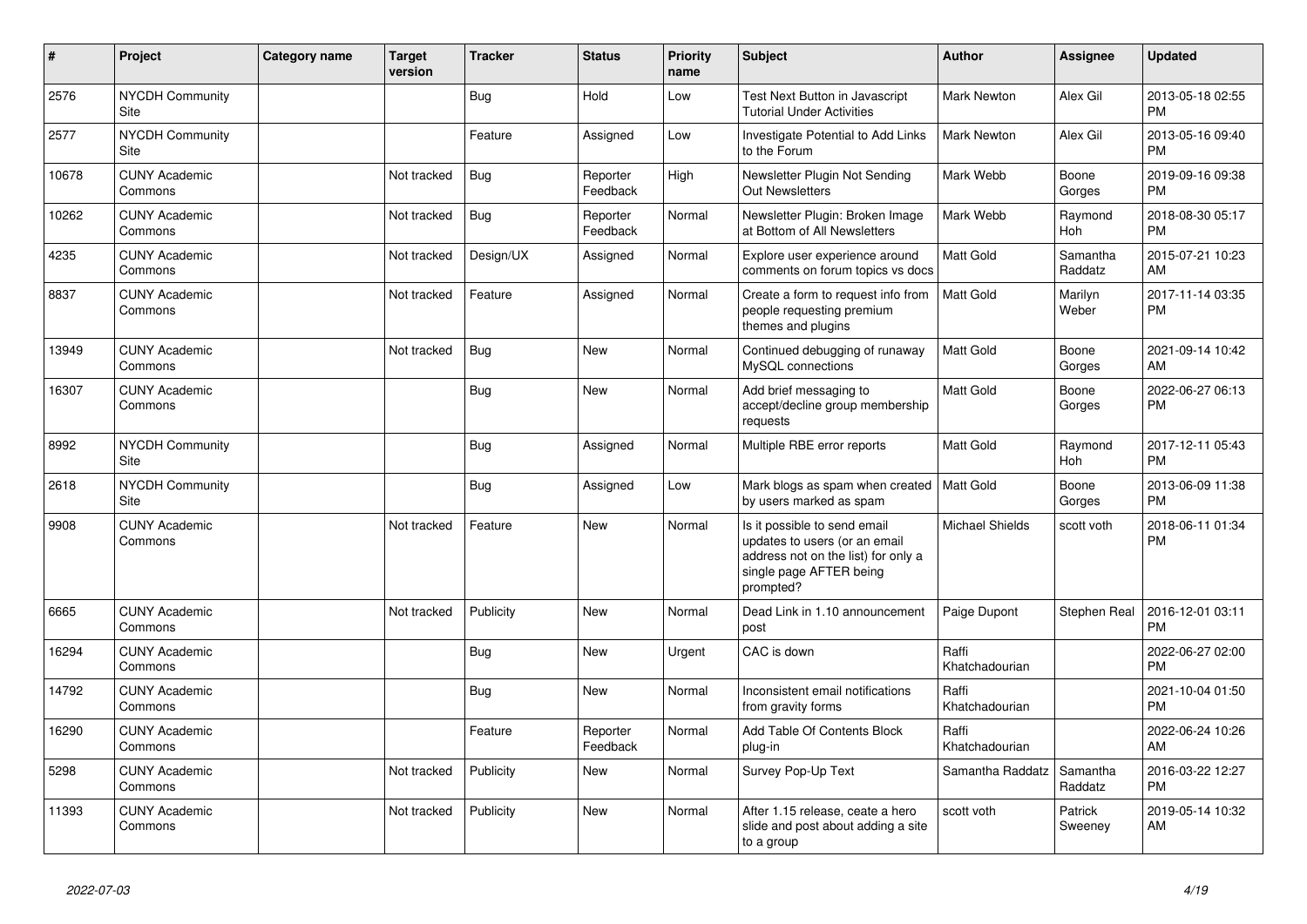| $\#$  | Project                         | <b>Category name</b> | <b>Target</b><br>version | <b>Tracker</b> | <b>Status</b>        | <b>Priority</b><br>name | <b>Subject</b>                                                                             | Author               | <b>Assignee</b>     | <b>Updated</b>                |
|-------|---------------------------------|----------------------|--------------------------|----------------|----------------------|-------------------------|--------------------------------------------------------------------------------------------|----------------------|---------------------|-------------------------------|
| 14394 | <b>CUNY Academic</b><br>Commons |                      | Not tracked              | Feature        | <b>New</b>           | Normal                  | Commons News Site - redesign                                                               | scott voth           | scott voth          | 2021-09-14 10:46<br>AM        |
| 10368 | <b>CUNY Academic</b><br>Commons |                      | Future<br>release        | Feature        | Assigned             | Normal                  | Use ORCID data to populate<br>academic profile page                                        | Stephen Francoeur    | Boone<br>Gorges     | 2018-09-25 01:53<br><b>PM</b> |
| 14629 | <b>CUNY Academic</b><br>Commons |                      | Not tracked              | Bug            | Reporter<br>Feedback | Normal                  | Possible Post Order Bug?                                                                   | <b>Syelle Graves</b> |                     | 2021-09-14 10:47<br>AM        |
| 16318 | <b>CUNY Academic</b><br>Commons |                      |                          | Bug            | New                  | Normal                  | Unable to Access block editor or<br>embed YouTube videos in new<br>pages, in one site only | <b>Syelle Graves</b> |                     | 2022-07-01 06:53<br><b>PM</b> |
| 12198 | <b>CUNY Academic</b><br>Commons |                      | Not tracked              | Bug            | Reporter<br>Feedback | Normal                  | Duplicate listing in My Sites                                                              | <b>Tom Harbison</b>  |                     | 2019-12-09 05:50<br><b>PM</b> |
| 2666  | <b>CUNY Academic</b><br>Commons | About page           | Not tracked              | Documentation  | Assigned             | Normal                  | Update About Text                                                                          | Chris Stein          | Luke Waltzer        | 2016-03-04 11:19<br>AM        |
| 10839 | <b>CUNY Academic</b><br>Commons | About page           | Not tracked              | Support        | New                  | Normal                  | <b>Mission Statement Needs</b><br>Revision                                                 | scott voth           | Matt Gold           | 2018-12-26 10:58<br>AM        |
| 8900  | <b>CUNY Academic</b><br>Commons | Accessibility        | Future<br>release        | Feature        | Assigned             | Normal                  | Look into tools to enforce<br>accessibility in WP environment                              | Matt Gold            | Boone<br>Gorges     | 2022-04-26 11:59<br>AM        |
| 8901  | <b>CUNY Academic</b><br>Commons | Accessibility        | Future<br>release        | Feature        | Assigned             | Normal                  | Theme analysis for accessibility                                                           | <b>Matt Gold</b>     | Boone<br>Gorges     | 2022-04-26 11:59<br>AM        |
| 1460  | <b>CUNY Academic</b><br>Commons | Analytics            | Future<br>release        | Feature        | Assigned             | Normal                  | Update System Report                                                                       | <b>Brian Foote</b>   | Boone<br>Gorges     | 2015-11-09 06:13<br><b>PM</b> |
| 15210 | <b>CUNY Academic</b><br>Commons | Analytics            | Not tracked              | Design/UX      | <b>New</b>           | Normal                  | Google Analytics improvements                                                              | Colin McDonald       | Boone<br>Gorges     | 2022-05-24 10:47<br>AM        |
| 4070  | <b>CUNY Academic</b><br>Commons | Analytics            | Not tracked              | Support        | Assigned             | Normal                  | Request for JITP site analytics                                                            | Matt Gold            | Seth Persons        | 2016-02-23 03:09<br><b>PM</b> |
| 5581  | <b>CUNY Academic</b><br>Commons | Analytics            | Future<br>release        | Feature        | Assigned             | Normal                  | Explore alternatives to Google<br>Analytics                                                | Matt Gold            | Valerie<br>Townsend | 2020-04-17 03:12<br><b>PM</b> |
| 4972  | <b>CUNY Academic</b><br>Commons | Analytics            | Not tracked              | Bug            | New                  | Normal                  | <b>Newsletter Analytics</b>                                                                | Stephen Real         | Matt Gold           | 2015-12-09 12:54<br><b>PM</b> |
| 5679  | <b>CUNY Academic</b><br>Commons | Analytics            | Not tracked              | Feature        | New                  | Normal                  | Logged In Users for GA                                                                     | Valerie Townsend     | Valerie<br>Townsend | 2016-06-11 09:49<br>AM        |
| 7022  | <b>CUNY Academic</b><br>Commons | Announcements        | Future<br>release        | Bug            | <b>New</b>           | Normal                  | Sitewide announcements should<br>be displayed on, and dismissable<br>from, mapped domains  | <b>Boone Gorges</b>  | Boone<br>Gorges     | 2018-03-22 10:18<br>AM        |
| 4635  | <b>CUNY Academic</b><br>Commons | Authentication       | Future<br>release        | Feature        | New                  | Normal                  | Allow non-WP authentication                                                                | Boone Gorges         | Sonja Leix          | 2019-03-01 02:05<br>PM.       |
| 9720  | <b>CUNY Academic</b><br>Commons | Authentication       | Future<br>release        | Feature        | New                  | Normal                  | The Commons should be an<br>oAuth provider                                                 | <b>Boone Gorges</b>  |                     | 2019-03-01 02:04<br><b>PM</b> |
| 6078  | <b>CUNY Academic</b><br>Commons | Blogs (BuddyPress)   | Future<br>release        | Feature        | New                  | Normal                  | Explore Adding Network Blog<br>Metadata Plugin                                             | Luke Waltzer         | Luke Waltzer        | 2016-10-11 10:29<br><b>PM</b> |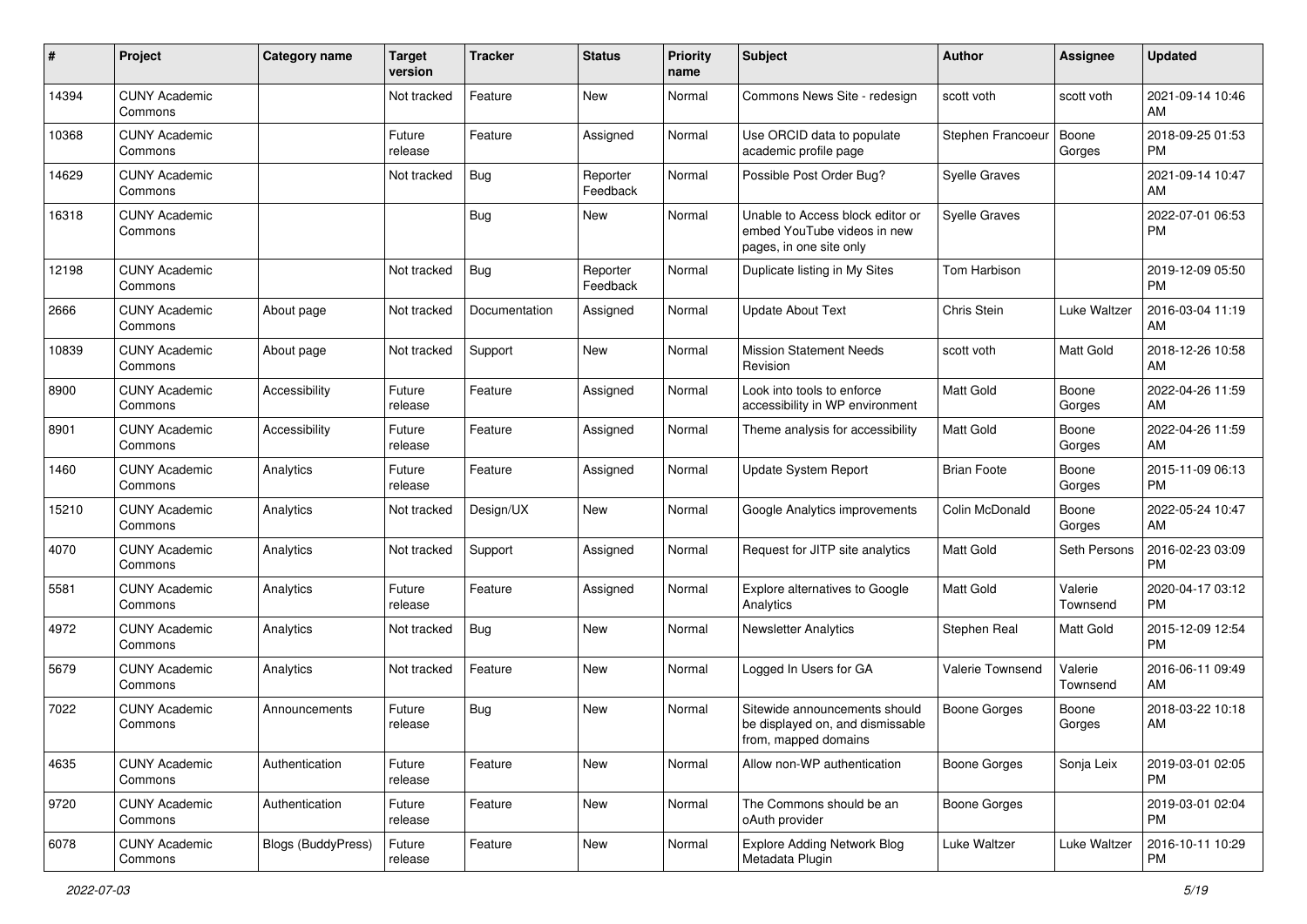| #     | Project                         | <b>Category name</b>      | <b>Target</b><br>version | <b>Tracker</b> | <b>Status</b>        | <b>Priority</b><br>name | <b>Subject</b>                                                            | <b>Author</b>    | Assignee            | <b>Updated</b>                |
|-------|---------------------------------|---------------------------|--------------------------|----------------|----------------------|-------------------------|---------------------------------------------------------------------------|------------------|---------------------|-------------------------------|
| 8835  | <b>CUNY Academic</b><br>Commons | <b>Blogs (BuddyPress)</b> | Future<br>release        | Feature        | <b>New</b>           | Normal                  | Extend cuny is shortlinks to sites                                        | Luke Waltzer     | Boone<br>Gorges     | 2022-04-26 11:59<br>AM        |
| 12350 | <b>CUNY Academic</b><br>Commons | Blogs (BuddyPress)        | Not tracked              | Support        | Reporter<br>Feedback | Normal                  | URL creation problem                                                      | Marilyn Weber    |                     | 2020-02-03 11:27<br>AM        |
| 5691  | <b>CUNY Academic</b><br>Commons | <b>Blogs (BuddyPress)</b> | Future<br>release        | Bug            | Assigned             | High                    | Differing numbers on Sites display                                        | <b>Matt Gold</b> | Raymond<br>Hoh      | 2016-06-13 01:37<br><b>PM</b> |
| 8836  | <b>CUNY Academic</b><br>Commons | <b>Blogs (BuddyPress)</b> | Future<br>release        | Feature        | Assigned             | Normal                  | Redesign site launch process                                              | <b>Matt Gold</b> | Boone<br>Gorges     | 2019-10-03 02:49<br><b>PM</b> |
| 1423  | <b>CUNY Academic</b><br>Commons | BuddyPress (misc)         | Future<br>release        | Feature        | Assigned             | Low                     | Show an avatar for pingback<br>comment activity items                     | Boone Gorges     | <b>Tahir Butt</b>   | 2016-10-24 12:03<br><b>PM</b> |
| 2325  | <b>CUNY Academic</b><br>Commons | BuddyPress (misc)         | Future<br>release        | Feature        | Assigned             | Low                     | Profile should have separate fields<br>for first/last names               | local admin      | Boone<br>Gorges     | 2015-11-09 06:09<br><b>PM</b> |
| 7624  | <b>CUNY Academic</b><br>Commons | BuddyPress (misc)         | Future<br>release        | Design/UX      | <b>New</b>           | Normal                  | <b>BP</b> Notifications                                                   | Luke Waltzer     | Paige Dupont        | 2017-02-08 10:43<br><b>PM</b> |
| 377   | <b>CUNY Academic</b><br>Commons | BuddyPress (misc)         | Future<br>release        | Feature        | Assigned             | Normal                  | Like buttons                                                              | <b>Matt Gold</b> | Boone<br>Gorges     | 2010-11-16 05:13<br><b>PM</b> |
| 435   | <b>CUNY Academic</b><br>Commons | BuddyPress (misc)         | Future<br>release        | Feature        | Assigned             | Normal                  | Include Avatar Images in Forum<br><b>Post Notification Emails</b>         | <b>Matt Gold</b> | Boone<br>Gorges     | 2010-12-08 12:40<br><b>PM</b> |
| 500   | <b>CUNY Academic</b><br>Commons | BuddyPress (misc)         | Future<br>release        | Feature        | Assigned             | Normal                  | <b>Export Group Data</b>                                                  | <b>Matt Gold</b> | Boone<br>Gorges     | 2010-12-19 12:09<br><b>PM</b> |
| 554   | <b>CUNY Academic</b><br>Commons | BuddyPress (misc)         | Future<br>release        | Feature        | Assigned             | Normal                  | Add Trackback notifications to<br>site-wide activity feed                 | Matt Gold        | Boone<br>Gorges     | 2015-11-09 06:19<br><b>PM</b> |
| 599   | <b>CUNY Academic</b><br>Commons | BuddyPress (misc)         | Future<br>release        | Feature        | Assigned             | Normal                  | Consider adding rating plugins for<br><b>BuddyPress/BBPress</b>           | <b>Matt Gold</b> | Boone<br>Gorges     | 2011-08-22 06:50<br><b>PM</b> |
| 635   | <b>CUNY Academic</b><br>Commons | BuddyPress (misc)         | Future<br>release        | Feature        | Assigned             | Normal                  | <b>Big Blue Button</b><br>Videoconferencing in Groups and<br><b>Blogs</b> | Matt Gold        | Boone<br>Gorges     | 2011-03-14 03:24<br><b>PM</b> |
| 310   | <b>CUNY Academic</b><br>Commons | BuddyPress (misc)         | Future<br>release        | Feature        | Assigned             | Low                     | <b>Friend Request Email</b>                                               | Matt Gold        | Samantha<br>Raddatz | 2015-11-09 05:08<br><b>PM</b> |
| 11243 | <b>CUNY Academic</b><br>Commons | BuddyPress (misc)         | Future<br>release        | Bug            | New                  | Normal                  | Audit bp-custom.php                                                       | Raymond Hoh      | Raymond<br>Hoh      | 2022-04-26 11:59<br>AM        |
| 58    | <b>CUNY Academic</b><br>Commons | BuddyPress (misc)         | Future<br>release        | Feature        | Assigned             | Low                     | Make member search sortable by<br>last name                               | Roberta Brody    | Boone<br>Gorges     | 2010-08-26 02:38<br><b>PM</b> |
| 618   | <b>CUNY Academic</b><br>Commons | <b>BuddyPress Docs</b>    | Future<br>release        | Feature        | Assigned             | Normal                  | <b>BuddyPress Docs: export formats</b>                                    | Boone Gorges     | Boone<br>Gorges     | 2015-11-09 05:38<br><b>PM</b> |
| 1422  | <b>CUNY Academic</b><br>Commons | <b>BuddyPress Docs</b>    | Future<br>release        | Feature        | Assigned             | Normal                  | Make "created Doc" activity icons<br>non-mini                             | Boone Gorges     | Boone<br>Gorges     | 2015-11-09 05:48<br><b>PM</b> |
| 1744  | <b>CUNY Academic</b><br>Commons | <b>BuddyPress Docs</b>    | Future<br>release        | Feature        | Assigned             | Normal                  | Spreadsheet-style Docs                                                    | Boone Gorges     | Boone<br>Gorges     | 2015-11-09 06:13<br><b>PM</b> |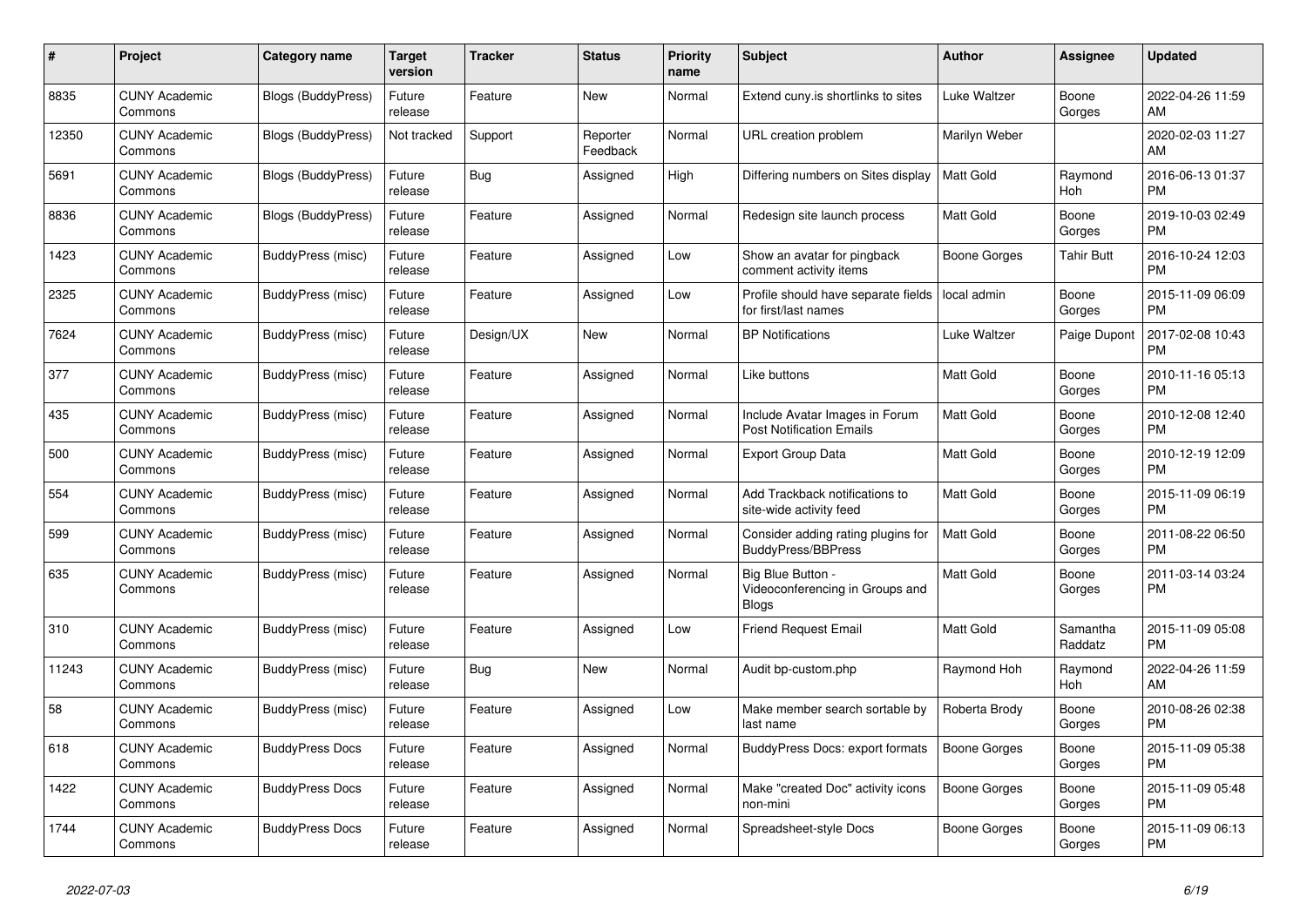| $\#$  | Project                         | <b>Category name</b>   | Target<br>version | <b>Tracker</b> | <b>Status</b>        | Priority<br>name | <b>Subject</b>                                                   | <b>Author</b>           | <b>Assignee</b>     | <b>Updated</b>                |
|-------|---------------------------------|------------------------|-------------------|----------------|----------------------|------------------|------------------------------------------------------------------|-------------------------|---------------------|-------------------------------|
| 1417  | <b>CUNY Academic</b><br>Commons | <b>BuddyPress Docs</b> | Future<br>release | Feature        | Assigned             | Low              | <b>Bulk actions for BuddyPress Docs</b>                          | <b>Boone Gorges</b>     | Boone<br>Gorges     | 2016-10-17 10:41<br><b>PM</b> |
| 6389  | <b>CUNY Academic</b><br>Commons | <b>BuddyPress Docs</b> | Future<br>release | Feature        | New                  | Low              | Make Discussion Area Visible<br>When Editing a Doc               | Luke Waltzer            | Boone<br>Gorges     | 2016-10-21 04:16<br><b>PM</b> |
| 2523  | <b>CUNY Academic</b><br>Commons | <b>BuddyPress Docs</b> | Future<br>release | Feature        | Assigned             | Normal           | Allow Users to Upload Images to<br><b>BP</b> Docs                | <b>Matt Gold</b>        | Boone<br>Gorges     | 2015-11-09 06:14<br><b>PM</b> |
| 4226  | <b>CUNY Academic</b><br>Commons | <b>BuddyPress Docs</b> | Future<br>release | Design/UX      | <b>New</b>           | Normal           | Add option to connect a Doc with<br>a Group                      | Samantha Raddatz        | Samantha<br>Raddatz | 2015-09-09 04:08<br><b>PM</b> |
| 519   | <b>CUNY Academic</b><br>Commons | <b>BuddyPress Docs</b> | Future<br>release | Feature        | Assigned             | Low              | TOC for individual docs - for new<br>BP "wiki-like" plugin       | scott voth              | Boone<br>Gorges     | 2015-11-09 05:54<br><b>PM</b> |
| 13466 | <b>CUNY Academic</b><br>Commons | Cavalcade              | Future<br>release | Feature        | <b>New</b>           | Normal           | Automated cleanup for duplicate<br>Cavalcade tasks               | Boone Gorges            | Boone<br>Gorges     | 2020-10-13 05:24<br><b>PM</b> |
| 14994 | <b>CUNY Academic</b><br>Commons | cdev.gc.cuny.edu       | Not tracked       | Support        | In Progress          | Normal           | Clear Cache on CDEV                                              | scott voth              | Raymond<br>Hoh      | 2021-12-07 03:51<br><b>PM</b> |
| 9060  | <b>CUNY Academic</b><br>Commons | Commons In A Box       | Not tracked       | Bug            | Hold                 | Normal           | Problems with CBox image library<br>/ upload                     | Lisa Rhody              | Raymond<br>Hoh      | 2018-01-10 03:26<br><b>PM</b> |
| 4027  | <b>CUNY Academic</b><br>Commons | Commons In A Box       | Not tracked       | Design/UX      | Assigned             | Normal           | Usability review of CBOX update<br>procedures                    | Matt Gold               | Samantha<br>Raddatz | 2015-05-11 06:36<br><b>PM</b> |
| 11789 | <b>CUNY Academic</b><br>Commons | Courses                | Future<br>release | Feature        | <b>New</b>           | Normal           | Ability to remove item from<br>Courses list                      | Laurie Hurson           | Sonja Leix          | 2019-09-24 12:28<br><b>PM</b> |
| 12438 | <b>CUNY Academic</b><br>Commons | Courses                | Not tracked       | <b>Bug</b>     | <b>New</b>           | Normal           | Site appearing twice                                             | Laurie Hurson           | Boone<br>Gorges     | 2020-02-18 01:34<br><b>PM</b> |
| 10226 | <b>CUNY Academic</b><br>Commons | Courses                | Future<br>release | Feature        | <b>New</b>           | Normal           | Add "My Courses" to drop down<br>list                            | scott voth              | Boone<br>Gorges     | 2021-11-19 12:42<br><b>PM</b> |
| 11556 | <b>CUNY Academic</b><br>Commons | Courses                | Not tracked       | Bug            | Reporter<br>Feedback | Normal           | Instructor name given in course<br>listina                       | Tom Harbison            |                     | 2019-06-25 04:12<br><b>PM</b> |
| 9420  | <b>CUNY Academic</b><br>Commons | cuny.is                | Not tracked       | Feature        | New                  | Normal           | Request for http://cuny.is/streams                               | Raffi<br>Khatchadourian | Marilyn<br>Weber    | 2018-04-02 10:08<br>AM        |
| 860   | <b>CUNY Academic</b><br>Commons | Design                 | Future<br>release | Design/UX      | Assigned             | Normal           | <b>Standardize Button Treatment</b><br><b>Across the Commons</b> | Chris Stein             | Chris Stein         | 2014-05-01 09:45<br>AM        |
| 8902  | <b>CUNY Academic</b><br>Commons | Design                 | Not tracked       | Feature        | Assigned             | Normal           | Report back on research on<br><b>BuddyPress themes</b>           | <b>Matt Gold</b>        | Michael Smith       | 2017-11-10 12:31<br><b>PM</b> |
| 2754  | <b>CUNY Academic</b><br>Commons | Design                 | Future<br>release | Feature        | Assigned             | Normal           | Determine strategy for CAC logo<br>handling in top header        | Micki Kaufman           | Chris Stein         | 2015-01-05 08:53<br><b>PM</b> |
| 10439 | <b>CUNY Academic</b><br>Commons | Design                 | 2.1.0             | Design/UX      | <b>New</b>           | Normal           | Create Style Guide for Commons                                   | Sonja Leix              | Sara Cannon         | 2022-06-28 01:43<br><b>PM</b> |
| 16199 | <b>CUNY Academic</b><br>Commons | <b>Directories</b>     | 2.0.3             | <b>Bug</b>     | New                  | Normal           | Removed "Semester" Filter from<br><b>Courses Directory</b>       | Laurie Hurson           | Boone<br>Gorges     | 2022-06-29 11:32<br>AM        |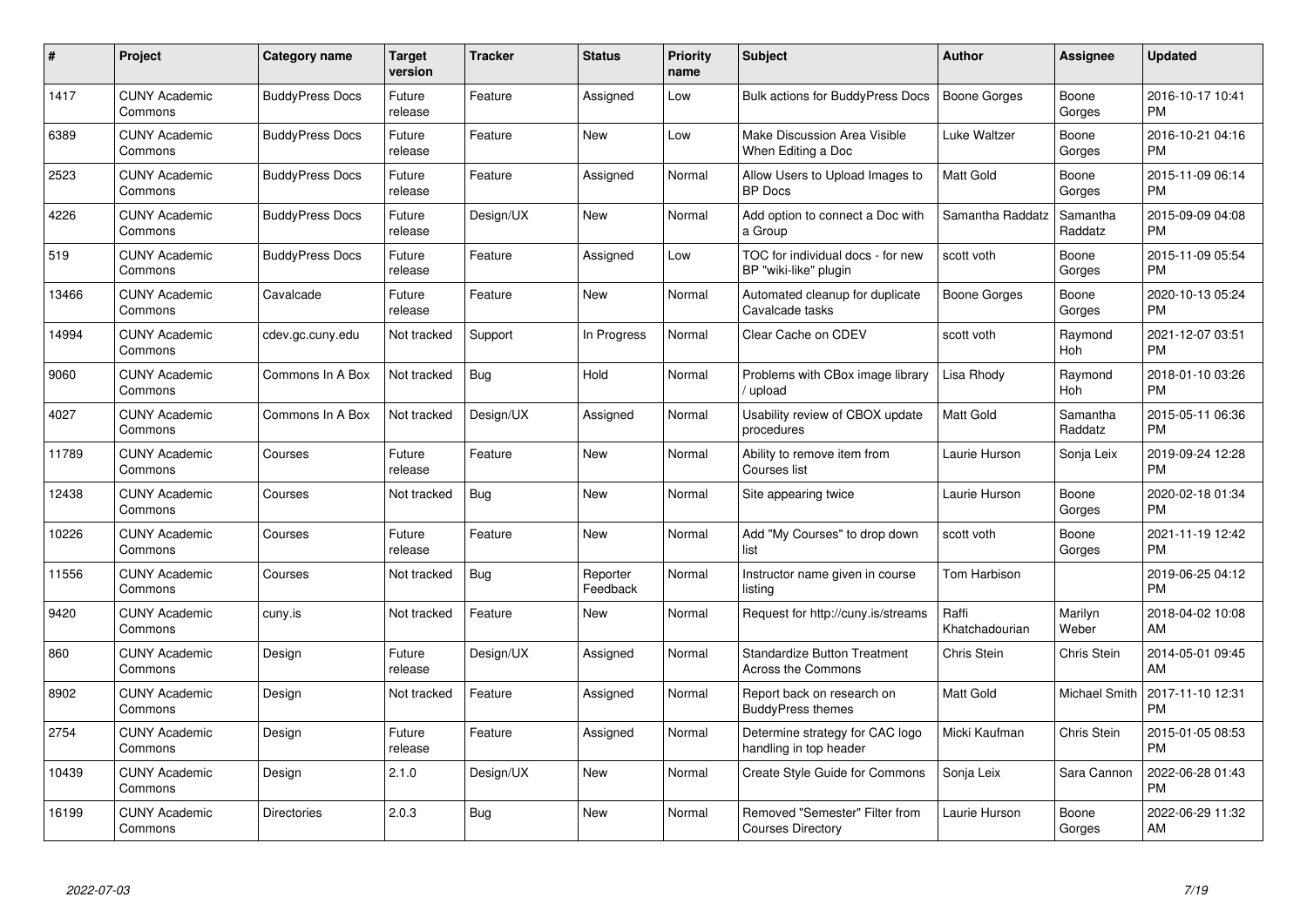| #     | Project                         | <b>Category name</b>       | <b>Target</b><br>version | <b>Tracker</b> | <b>Status</b>        | <b>Priority</b><br>name | Subject                                                                           | <b>Author</b>    | <b>Assignee</b>  | <b>Updated</b>                |
|-------|---------------------------------|----------------------------|--------------------------|----------------|----------------------|-------------------------|-----------------------------------------------------------------------------------|------------------|------------------|-------------------------------|
| 4225  | <b>CUNY Academic</b><br>Commons | <b>DiRT</b> Integration    | Future<br>release        | Design/UX      | New                  | Normal                  | Add information to DIRT page (in<br>Create a Group)                               | Samantha Raddatz | <b>Matt Gold</b> | 2015-06-26 03:14<br><b>PM</b> |
| 3524  | <b>CUNY Academic</b><br>Commons | Documentation              | Not tracked              | Documentation  | Assigned             | Normal                  | Post describing all you can do<br>when starting up a new blog/group               | Matt Gold        | scott voth       | 2014-10-04 12:56<br><b>PM</b> |
| 14496 | <b>CUNY Academic</b><br>Commons | Domain Mapping             | Future<br>release        | Bug            | New                  | Normal                  | Mapped domain SSO uses<br>third-party cookies                                     | Raymond Hoh      | Raymond<br>Hoh   | 2021-05-24 04:03<br><b>PM</b> |
| 10982 | <b>CUNY Academic</b><br>Commons | Domain Mapping             | Not tracked              | Support        | Reporter<br>Feedback | Normal                  | <b>CNAME</b> question                                                             | scott voth       |                  | 2019-01-22 04:29<br>PM.       |
| 11493 | <b>CUNY Academic</b><br>Commons | Domain Mapping             | Not tracked              | Support        | Reporter<br>Feedback | Normal                  | Domain Mapping Request - Talia<br>Schaffer                                        | scott voth       | Matt Gold        | 2019-08-06 08:39<br>AM        |
| 1165  | <b>CUNY Academic</b><br>Commons | <b>Email Invitations</b>   | Future<br>release        | Feature        | Assigned             | Low                     | Allow saved lists of invitees under<br>Send Invites                               | Boone Gorges     | Boone<br>Gorges  | 2015-11-09 06:03<br>PM.       |
| 1166  | <b>CUNY Academic</b><br>Commons | <b>Email Invitations</b>   | Future<br>release        | Feature        | New                  | Low                     | Better organizational tools for Sent   Boone Gorges<br>Invites                    |                  | Boone<br>Gorges  | 2015-11-09 06:02<br>PM.       |
| 1167  | <b>CUNY Academic</b><br>Commons | <b>Email Invitations</b>   | Future<br>release        | Feature        | New                  | Low                     | Allow email invitations to be resent                                              | Boone Gorges     | Boone<br>Gorges  | 2015-11-12 12:53<br>AM.       |
| 12042 | <b>CUNY Academic</b><br>Commons | <b>Email Notifications</b> | Future<br>release        | Feature        | New                  | Normal                  | Improved error logging for BPGES   Boone Gorges<br>send queue                     |                  | Boone<br>Gorges  | 2021-11-19 12:25<br><b>PM</b> |
| 5992  | <b>CUNY Academic</b><br>Commons | <b>Email Notifications</b> | Future<br>release        | Feature        | New                  | Normal                  | Changing the From line of<br>autogenerated blog emails                            | Marilyn Weber    |                  | 2018-09-27 05:19<br><b>PM</b> |
| 11971 | <b>CUNY Academic</b><br>Commons | <b>Email Notifications</b> | Future<br>release        | Bug            | Reporter<br>Feedback | Low                     | Pictures obscured in emailed post<br>notifications                                | Marilyn Weber    | Raymond<br>Hoh   | 2019-11-21 01:14<br><b>PM</b> |
| 9979  | <b>CUNY Academic</b><br>Commons | <b>Email Notifications</b> | Not tracked              | Bug            | Reporter<br>Feedback | Normal                  | Reports of slow email activation<br>emails                                        | Matt Gold        | Boone<br>Gorges  | 2018-08-29 09:40<br><b>PM</b> |
| 15604 | <b>CUNY Academic</b><br>Commons | <b>Email Notifications</b> | Future<br>release        | Feature        | Assigned             | Normal                  | Restructure Commons Group<br>Digest Email Messages                                | <b>Matt Gold</b> | Boone<br>Gorges  | 2022-05-26 10:45<br>AM.       |
| 333   | <b>CUNY Academic</b><br>Commons | <b>Email Notifications</b> | Future<br>release        | Feature        | Assigned             | Low                     | Delay Forum Notification Email<br>Delivery Until After Editing Period<br>Ends     | <b>Matt Gold</b> | Raymond<br>Hoh   | 2015-11-09 06:01<br>PM        |
| 4481  | <b>CUNY Academic</b><br>Commons | Events                     | Future<br>release        | Feature        | New                  | Normal                  | Group admins/mods should have<br>the ability to unlink an event from<br>the group | Boone Gorges     | Boone<br>Gorges  | 2017-04-24 03:53<br><b>PM</b> |
| 6749  | <b>CUNY Academic</b><br>Commons | Events                     | Future<br>release        | Bug            | New                  | Low                     | BPEO iCal request can trigger<br>very large number of DB queries                  | Boone Gorges     | Raymond<br>Hoh   | 2016-11-15 10:09<br>PM        |
| 4053  | <b>CUNY Academic</b><br>Commons | Events                     | Future<br>release        | Feature        | Assigned             | Normal                  | Create new tab for past events                                                    | Matt Gold        | Boone<br>Gorges  | 2015-05-12 02:10<br>PM.       |
| 4238  | <b>CUNY Academic</b><br>Commons | Events                     | Future<br>release        | Feature        | Assigned             | Normal                  | Copy Events to Other Groups?                                                      | Matt Gold        | Boone<br>Gorges  | 2015-07-02 10:08<br>AM        |
| 4903  | <b>CUNY Academic</b><br>Commons | Events                     | Future<br>release        | Design/UX      | Assigned             | Normal                  | Improving visual appearance of<br>event calendars                                 | Matt Gold        | Boone<br>Gorges  | 2016-10-13 11:51<br>AM        |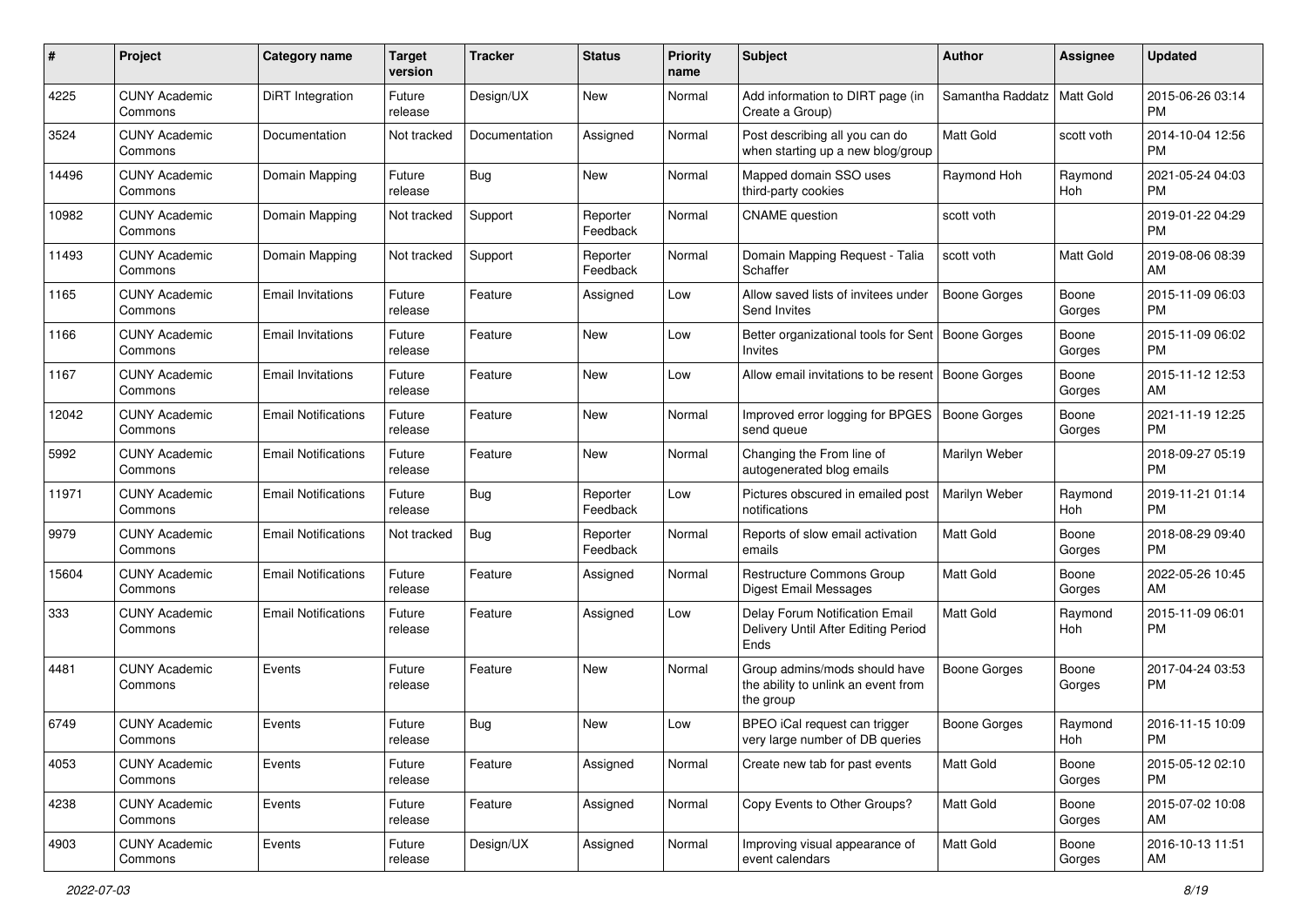| #     | <b>Project</b>                  | <b>Category name</b> | <b>Target</b><br>version | <b>Tracker</b> | <b>Status</b>        | <b>Priority</b><br>name | <b>Subject</b>                                                                      | <b>Author</b>           | Assignee              | <b>Updated</b>                |
|-------|---------------------------------|----------------------|--------------------------|----------------|----------------------|-------------------------|-------------------------------------------------------------------------------------|-------------------------|-----------------------|-------------------------------|
| 5696  | <b>CUNY Academic</b><br>Commons | Events               | Future<br>release        | Feature        | Assigned             | Normal                  | Events Calendar - display options<br>/ calendar aggregation                         | <b>Matt Gold</b>        | Boone<br>Gorges       | 2016-10-13 11:44<br>AM        |
| 5016  | <b>CUNY Academic</b><br>Commons | Events               | Future<br>release        | Feature        | Assigned             | Low                     | Allow comments to be posted on<br>events                                            | <b>Matt Gold</b>        | Raymond<br><b>Hoh</b> | 2019-03-01 02:23<br><b>PM</b> |
| 3475  | <b>CUNY Academic</b><br>Commons | Events               | Future<br>release        | Feature        | Assigned             | Normal                  | Request to add plugin to<br>streamline room<br>booking/appointment booking          | Naomi Barrettara        | Boone<br>Gorges       | 2014-12-01 05:14<br>PM        |
| 11077 | <b>CUNY Academic</b><br>Commons | Events               | Not tracked              | Feature        | Reporter<br>Feedback | Normal                  | Show event category description<br>in event list view                               | Raffi<br>Khatchadourian |                       | 2019-02-12 10:38<br>PM        |
| 4592  | <b>CUNY Academic</b><br>Commons | Events               | Future<br>release        | Design/UX      | New                  | Normal                  | Event Creation - Venue Dropdown<br>Slow                                             | Samantha Raddatz        | Boone<br>Gorges       | 2015-09-14 04:56<br><b>PM</b> |
| 4438  | <b>CUNY Academic</b><br>Commons | Events               | Future<br>release        | Bug            | Assigned             | Normal                  | Events Calendar - Export<br><b>Recurring Events</b>                                 | scott voth              | Daniel Jones          | 2016-05-23 04:25<br>PM        |
| 11531 | <b>CUNY Academic</b><br>Commons | Events               | Future<br>release        | Feature        | <b>New</b>           | Normal                  | Main Events calendar should<br>include non-public events that<br>user has access to | scott voth              | Boone<br>Gorges       | 2019-06-11 10:00<br>AM        |
| 3580  | <b>CUNY Academic</b><br>Commons | Group Blogs          | Future<br>release        | Feature        | New                  | Normal                  | Multiple blogs per group                                                            | Boone Gorges            | Boone<br>Gorges       | 2018-02-20 02:02<br>PM        |
| 5317  | <b>CUNY Academic</b><br>Commons | Group Blogs          | Not tracked              | Bug            | Reporter<br>Feedback | Normal                  | Notifications of New Post Didn't<br>Come                                            | Luke Waltzer            | Samantha<br>Raddatz   | 2016-03-21 10:41<br>PM        |
| 653   | <b>CUNY Academic</b><br>Commons | Group Blogs          | Future<br>release        | Feature        | Assigned             | Normal                  | Redesign Integration of Groups<br>and Blogs                                         | Matt Gold               | Samantha<br>Raddatz   | 2015-11-09 05:40<br><b>PM</b> |
| 8756  | <b>CUNY Academic</b><br>Commons | Group Blogs          | Future<br>release        | Feature        | Hold                 | Normal                  | Connect multiple blogs to one<br>group?                                             | Matt Gold               | Boone<br>Gorges       | 2017-09-30 10:42<br>AM        |
| 11834 | <b>CUNY Academic</b><br>Commons | <b>Group Files</b>   | Future<br>release        | Feature        | <b>New</b>           | Normal                  | Improved tools for managing<br>group file folders                                   | <b>Boone Gorges</b>     | Sonja Leix            | 2019-09-06 03:55<br><b>PM</b> |
| 12091 | <b>CUNY Academic</b><br>Commons | <b>Group Files</b>   | Future<br>release        | Feature        | <b>New</b>           | Normal                  | Improved pre-upload file validation<br>for bp-group-documents                       | Boone Gorges            | Boone<br>Gorges       | 2019-11-14 01:21<br><b>PM</b> |
| 1192  | <b>CUNY Academic</b><br>Commons | <b>Group Files</b>   | Future<br>release        | Feature        | Assigned             | Low                     | When posting group files, allow<br>users to add a category without<br>saving        | Matt Gold               | Raymond<br>Hoh        | 2015-11-09 05:53<br><b>PM</b> |
| 3080  | <b>CUNY Academic</b><br>Commons | <b>Group Files</b>   | Future<br>release        | Feature        | Assigned             | Low                     | Create a system to keep track of<br>file changes                                    | <b>Matt Gold</b>        | Boone<br>Gorges       | 2014-02-26 10:04<br><b>PM</b> |
| 3354  | <b>CUNY Academic</b><br>Commons | <b>Group Files</b>   | Future<br>release        | Feature        | Assigned             | Low                     | Allow Group Download of Multiple<br><b>Selected Files</b>                           | <b>Matt Gold</b>        | Chris Stein           | 2014-08-01 08:50<br>AM        |
| 3192  | <b>CUNY Academic</b><br>Commons | Group Forums         | Future<br>release        | Feature        | Assigned             | Normal                  | Customizable forum views for<br>bbPress 2.x group forums                            | <b>Boone Gorges</b>     | Raymond<br><b>Hoh</b> | 2015-11-09 12:47<br><b>PM</b> |
| 3193  | <b>CUNY Academic</b><br>Commons | Group Forums         | Future<br>release        | Feature        | Assigned             | Normal                  | bbPress 2.x dynamic roles and<br><b>RBE</b>                                         | Boone Gorges            | Boone<br>Gorges       | 2014-09-30 01:30<br><b>PM</b> |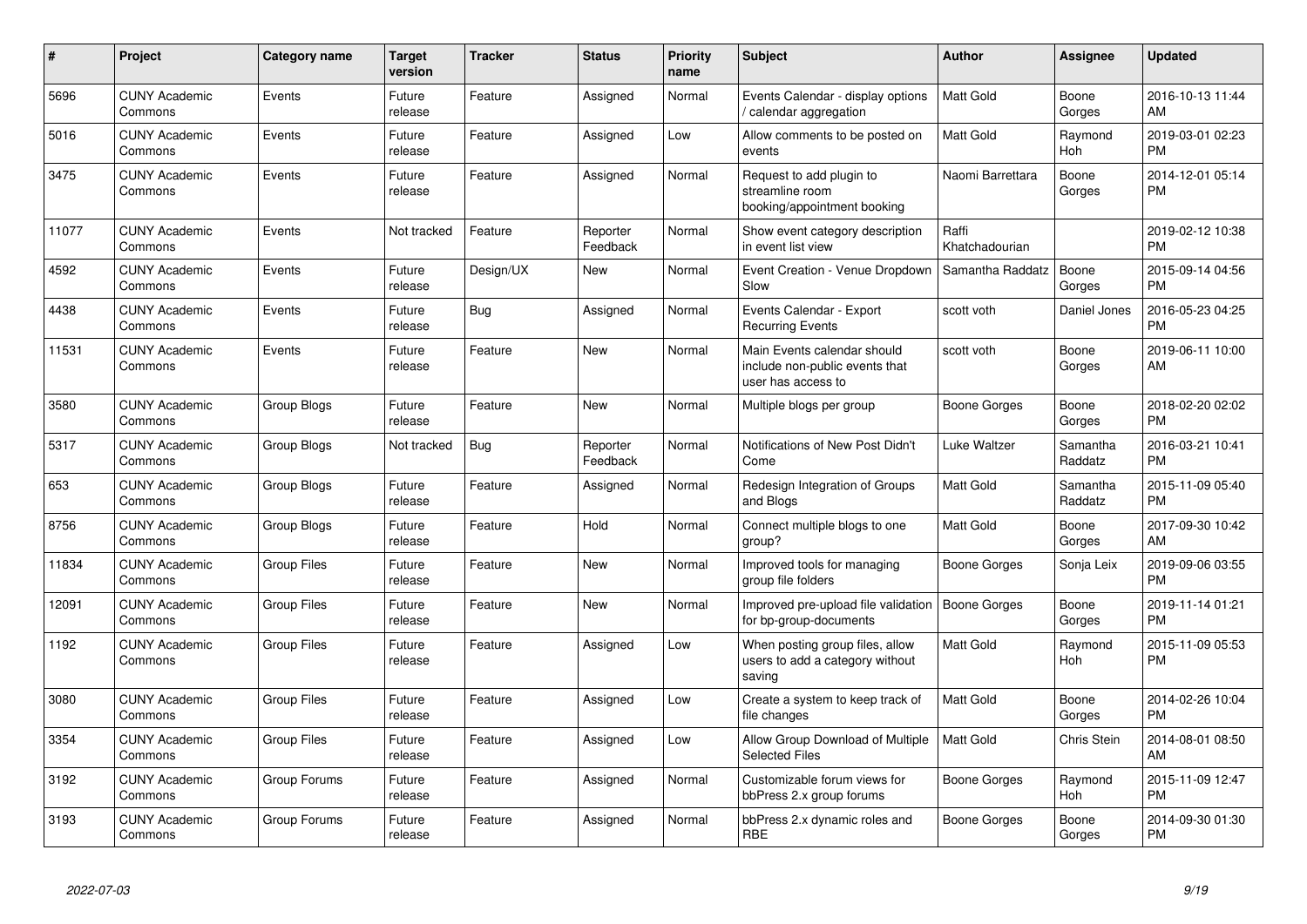| #     | Project                         | Category name     | Target<br>version | Tracker    | <b>Status</b>        | <b>Priority</b><br>name | <b>Subject</b>                                                                             | <b>Author</b>       | Assignee              | <b>Updated</b>                |
|-------|---------------------------------|-------------------|-------------------|------------|----------------------|-------------------------|--------------------------------------------------------------------------------------------|---------------------|-----------------------|-------------------------------|
| 13358 | <b>CUNY Academic</b><br>Commons | Group Forums      | Future<br>release | Feature    | New                  | Normal                  | Improved UI for group forum<br>threading settings                                          | Boone Gorges        | Raymond<br><b>Hoh</b> | 2021-11-19 12:27<br><b>PM</b> |
| 3059  | <b>CUNY Academic</b><br>Commons | Group Forums      | Future<br>release | Design/UX  | New                  | Normal                  | Forum Post Permissable Content<br><b>Explanatory Text</b>                                  | Chris Stein         | <b>Chris Stein</b>    | 2015-04-02 11:27<br>AM        |
| 13199 | <b>CUNY Academic</b><br>Commons | Group Forums      | Future<br>release | Feature    | New                  | Normal                  | Favoring Groups over bbPress<br>plugin                                                     | Colin McDonald      | Colin<br>McDonald     | 2021-11-19 12:28<br><b>PM</b> |
| 13457 | <b>CUNY Academic</b><br>Commons | Group Forums      | 2.0.3             | Bug        | New                  | High                    | Forum post not sending<br>notifications                                                    | Filipa Calado       | Raymond<br>Hoh        | 2022-06-29 11:32<br>AM        |
| 5268  | <b>CUNY Academic</b><br>Commons | Group Forums      | Future<br>release | <b>Bug</b> | Assigned             | Normal                  | Long-time to post to multiple<br>groups                                                    | Luke Waltzer        | Daniel Jones          | 2016-09-07 06:31<br><b>PM</b> |
| 7928  | <b>CUNY Academic</b><br>Commons | Group Forums      | Not tracked       | Bug        | New                  | Normal                  | Duplicate Forum post                                                                       | Luke Waltzer        | Raymond<br>Hoh        | 2017-04-11 09:27<br><b>PM</b> |
| 6392  | <b>CUNY Academic</b><br>Commons | Group Forums      | Future<br>release | Design/UX  | Assigned             | Low                     | <b>Composition/Preview Panes in</b><br>Forum Posts                                         | Luke Waltzer        | Paige Dupont          | 2016-10-21 04:26<br><b>PM</b> |
| 9835  | <b>CUNY Academic</b><br>Commons | Group Forums      | Future<br>release | <b>Bug</b> | Assigned             | Normal                  | add a "like" function?                                                                     | Marilyn Weber       | <b>Erik Trainer</b>   | 2018-06-05 01:49<br><b>PM</b> |
| 13328 | <b>CUNY Academic</b><br>Commons | Group Forums      | Not tracked       | <b>Bug</b> | Reporter<br>Feedback | Normal                  | cross-posting in two related<br>groups                                                     | Marilyn Weber       | Raymond<br>Hoh        | 2020-09-15 10:39<br><b>PM</b> |
| 10659 | <b>CUNY Academic</b><br>Commons | Group Forums      | Future<br>release | Feature    | Assigned             | Normal                  | Post to multiple groups via email                                                          | Matt Gold           | Raymond<br>Hoh        | 2018-11-15 12:54<br>AM        |
| 4221  | <b>CUNY Academic</b><br>Commons | Group Forums      | Future<br>release | Design/UX  | Assigned             | Normal                  | Add 'Number of Posts' display<br>option to Forum page                                      | Samantha Raddatz    | Samantha<br>Raddatz   | 2015-06-26 02:21<br><b>PM</b> |
| 585   | <b>CUNY Academic</b><br>Commons | Group Forums      | Future<br>release | Feature    | Assigned             | Normal                  | Merge Forum Topics                                                                         | Sarah Morgano       | Boone<br>Gorges       | 2011-07-06 04:11<br><b>PM</b> |
| 2610  | <b>CUNY Academic</b><br>Commons | Group Invitations | Future<br>release | Feature    | Assigned             | Low                     | Request: Custom invitation<br>message to group invites                                     | local admin         | Boone<br>Gorges       | 2015-11-09 06:13<br><b>PM</b> |
| 3308  | <b>CUNY Academic</b><br>Commons | Group Invitations | Future<br>release | Feature    | Assigned             | Normal                  | Allow members to rescind group<br>invitations                                              | Matt Gold           | Boone<br>Gorges       | 2015-04-01 08:53<br><b>PM</b> |
| 3419  | <b>CUNY Academic</b><br>Commons | Group Invitations | 1.6.14            | Bug        | Testing<br>Required  | Normal                  | Neatening the display of<br>messages on group requests                                     | Matt Gold           | Boone<br>Gorges       | 2014-09-01 09:29<br><b>PM</b> |
| 1456  | <b>CUNY Academic</b><br>Commons | Group Invitations | Future<br>release | Feature    | Reporter<br>Feedback | Low                     | Invite to Group Button from Profile<br>Field                                               | <b>Matt Gold</b>    | Samantha<br>Raddatz   | 2015-11-09 05:59<br><b>PM</b> |
| 14309 | <b>CUNY Academic</b><br>Commons | Group Library     | Future<br>release | Feature    | New                  | Normal                  | Better handling of<br>bp_group_document file download<br>attempts when file is not present | <b>Boone Gorges</b> | Boone<br>Gorges       | 2021-11-19 12:28<br><b>PM</b> |
| 13370 | <b>CUNY Academic</b><br>Commons | Group Library     | Future<br>release | Feature    | New                  | Normal                  | Library bulk deletion and folder<br>editing                                                | Colin McDonald      | Boone<br>Gorges       | 2020-10-13 10:41<br>AM        |
| 13650 | <b>CUNY Academic</b><br>Commons | Group Library     | Future<br>release | Feature    | <b>New</b>           | Normal                  | Forum Attachments in Group<br>Library                                                      | Laurie Hurson       |                       | 2021-11-19 12:30<br><b>PM</b> |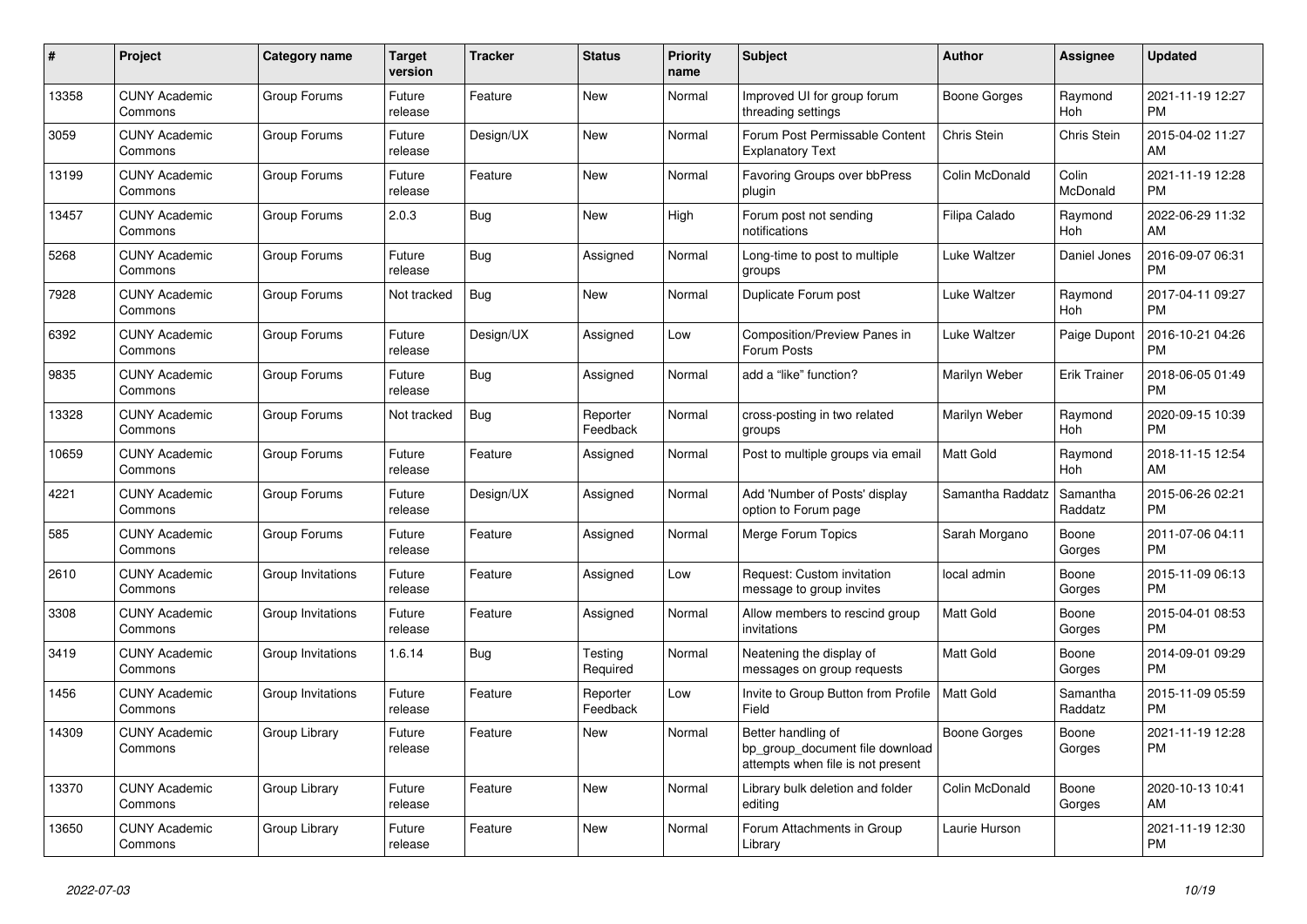| #     | Project                         | <b>Category name</b>           | <b>Target</b><br>version | <b>Tracker</b> | <b>Status</b>        | <b>Priority</b><br>name | <b>Subject</b>                                                              | <b>Author</b>     | Assignee            | <b>Updated</b>                |
|-------|---------------------------------|--------------------------------|--------------------------|----------------|----------------------|-------------------------|-----------------------------------------------------------------------------|-------------------|---------------------|-------------------------------|
| 12446 | <b>CUNY Academic</b><br>Commons | Groups (misc)                  | Future<br>release        | Feature        | Reporter<br>Feedback | Normal                  | Toggle default site to group forum<br>posting                               | Laurie Hurson     | Laurie Hurson       | 2020-03-10 11:57<br>AM        |
| 1544  | <b>CUNY Academic</b><br>Commons | Groups (misc)                  | Future<br>release        | Feature        | Reporter<br>Feedback | Normal                  | Group Filtering and Sorting                                                 | <b>Matt Gold</b>  | Chris Stein         | 2019-03-01 02:25<br><b>PM</b> |
| 7115  | <b>CUNY Academic</b><br>Commons | Groups (misc)                  | Future<br>release        | Feature        | Reporter<br>Feedback | Normal                  | make licensing info clear during<br>group creation                          | Matt Gold         | Raymond<br>Hoh      | 2020-12-08 11:32<br>AM        |
| 9015  | <b>CUNY Academic</b><br>Commons | Groups (misc)                  | Not tracked              | Outreach       | Assigned             | Normal                  | Email group admins the email<br>addresses of their groups                   | <b>Matt Gold</b>  | Matt Gold           | 2018-01-02 09:54<br>AM        |
| 481   | <b>CUNY Academic</b><br>Commons | Groups (misc)                  | Future<br>release        | Feature        | Assigned             | Normal                  | ability to archive inactive groups<br>and blogs                             | Michael Mandiberg | Samantha<br>Raddatz | 2015-11-09 05:56<br><b>PM</b> |
| 3458  | <b>CUNY Academic</b><br>Commons | Groups (misc)                  | Future<br>release        | Feature        | Assigned             | Normal                  | Filter Members of Group by<br>Campus                                        | Michael Smith     | Samantha<br>Raddatz | 2014-09-26 08:32<br><b>PM</b> |
| 11883 | <b>CUNY Academic</b><br>Commons | Help/Codex                     | Not tracked              | Support        | <b>New</b>           | Normal                  | Need Embedding Help Page<br>Update (Tableau)                                | Anthony Wheeler   | scott voth          | 2019-09-24 08:49<br>AM        |
| 12392 | <b>CUNY Academic</b><br>Commons | Help/Codex                     | Not tracked              | Documentation  | <b>New</b>           | Normal                  | <b>Updates to Common Commons</b><br>Questions on Help Page                  | scott voth        | Margaret<br>Galvan  | 2020-02-11 10:53<br>AM        |
| 1983  | <b>CUNY Academic</b><br>Commons | Home Page                      | Future<br>release        | Feature        | Assigned             | Low                     | Media Library integration with<br>Featured Content plugin                   | Boone Gorges      | Dominic<br>Giglio   | 2014-03-17 10:34<br>AM        |
| 4980  | <b>CUNY Academic</b><br>Commons | Home Page                      | Future<br>release        | Feature        | Assigned             | Normal                  | CAC Featured Content -- Adding<br>Randomization                             | Matt Gold         | Boone<br>Gorges     | 2016-12-12 03:01<br><b>PM</b> |
| 6995  | <b>CUNY Academic</b><br>Commons | Home Page                      | Not tracked              | Bug            | Assigned             | Normal                  | member filter on homepage not<br>working                                    | Matt Gold         | Raymond<br>Hoh      | 2016-12-11 09:46<br><b>PM</b> |
| 1888  | <b>CUNY Academic</b><br>Commons | Home Page                      | Future<br>release        | Feature        | Assigned             | Normal                  | Refactor BP MPO Activity Filter to<br>support proper pagination             | Sarah Morgano     | Boone<br>Gorges     | 2014-05-01 07:11<br><b>PM</b> |
| 10580 | <b>CUNY Academic</b><br>Commons | Information<br>Architecture    | Future<br>release        | Design/UX      | New                  | Normal                  | Primary nav item review                                                     | Boone Gorges      | Sara Cannon         | 2022-06-28 01:29<br><b>PM</b> |
| 3230  | <b>CUNY Academic</b><br>Commons | Internal Tools and<br>Workflow | Not tracked              | Feature        | Assigned             | High                    | Scripts for quicker<br>provisioning/updating of<br>development environments | Boone Gorges      | Boone<br>Gorges     | 2016-01-26 04:54<br><b>PM</b> |
| 13891 | <b>CUNY Academic</b><br>Commons | Internal Tools and<br>Workflow | 2.1.0                    | Feature        | <b>New</b>           | Normal                  | Migrate automated linting to<br>GitHub Actions                              | Boone Gorges      | Jeremy Felt         | 2022-06-29 11:13<br>AM        |
| 15194 | <b>CUNY Academic</b><br>Commons | Internal Tools and<br>Workflow | 2.1.0                    | Feature        | <b>New</b>           | Normal                  | PHPCS sniff for un-restored<br>switch_to_blog() calls                       | Boone Gorges      | Jeremy Felt         | 2022-05-26 10:45<br>AM        |
| 5234  | <b>CUNY Academic</b><br>Commons | Membership                     | Future<br>release        | Feature        | Assigned             | Normal                  | Write Unconfirmed patch for WP                                              | Boone Gorges      | Boone<br>Gorges     | 2016-10-24 11:18<br>AM        |
| 12382 | <b>CUNY Academic</b><br>Commons | Membership                     | Not tracked              | Support        | <b>New</b>           | Normal                  | Email request change                                                        | Marilyn Weber     | Marilyn<br>Weber    | 2020-02-06 12:56<br><b>PM</b> |
| 3330  | <b>CUNY Academic</b><br>Commons | My Commons                     | Future<br>release        | Feature        | Assigned             | Normal                  | "Commons Information" tool                                                  | Boone Gorges      | Chris Stein         | 2014-09-22 08:46<br><b>PM</b> |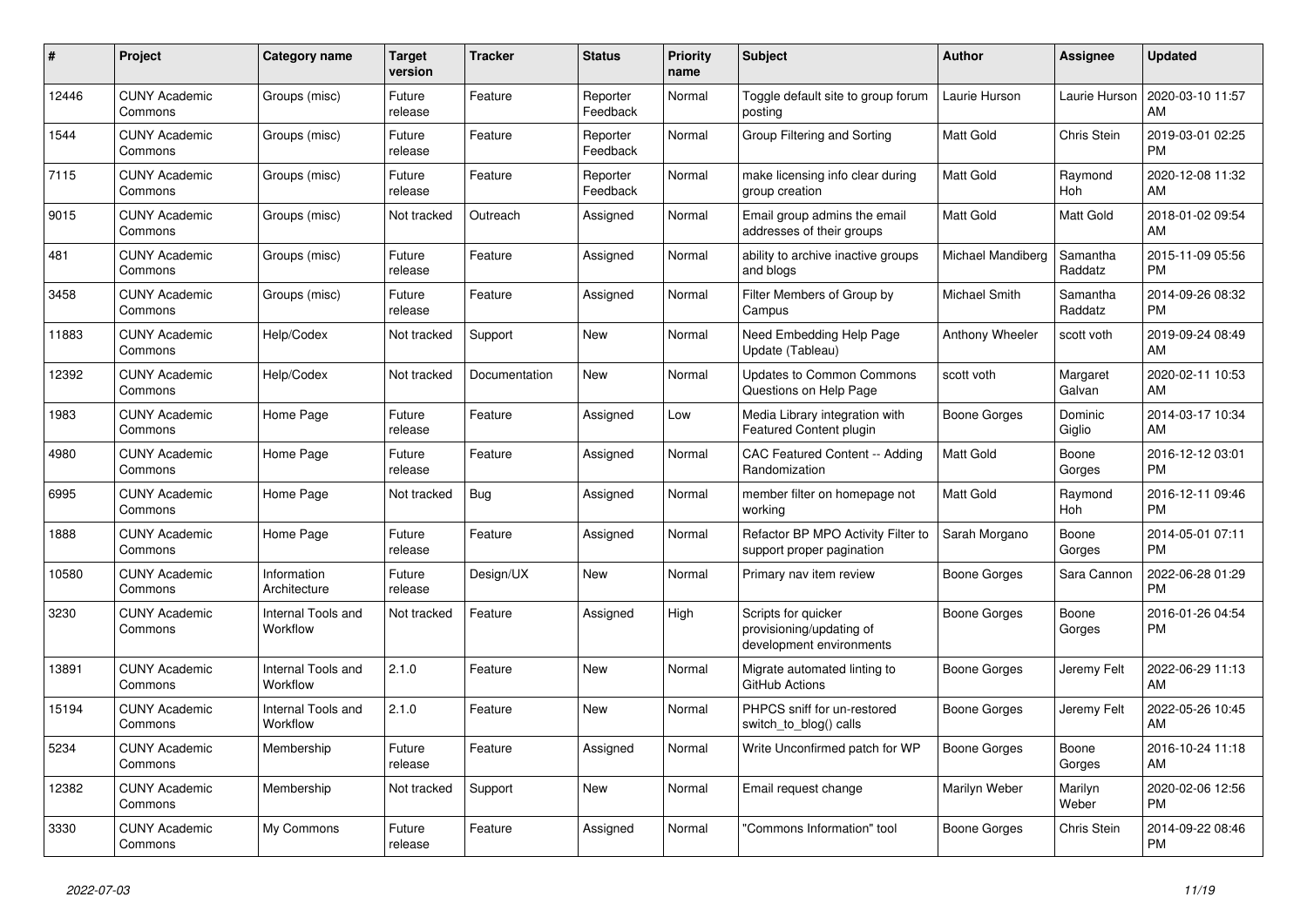| #     | Project                         | <b>Category name</b>    | <b>Target</b><br>version | <b>Tracker</b> | <b>Status</b>        | Priority<br>name | <b>Subject</b>                                                                             | Author                  | <b>Assignee</b> | <b>Updated</b>                |
|-------|---------------------------------|-------------------------|--------------------------|----------------|----------------------|------------------|--------------------------------------------------------------------------------------------|-------------------------|-----------------|-------------------------------|
| 3565  | <b>CUNY Academic</b><br>Commons | My Commons              | Not tracked              | Documentation  | New                  | Normal           | Load Newest inconsistencies                                                                | Chris Stein             | scott voth      | 2015-11-09 01:16<br><b>PM</b> |
| 3517  | <b>CUNY Academic</b><br>Commons | My Commons              | Future<br>release        | Feature        | Assigned             | Normal           | Mute/Unmute My Commons<br>updates                                                          | <b>Matt Gold</b>        | Raymond<br>Hoh  | 2015-11-09 01:19<br><b>PM</b> |
| 3536  | <b>CUNY Academic</b><br>Commons | My Commons              | Future<br>release        | Feature        | Assigned             | Normal           | Infinite Scroll on My Commons<br>page                                                      | Matt Gold               | Raymond<br>Hoh  | 2015-04-13 04:42<br><b>PM</b> |
| 3577  | <b>CUNY Academic</b><br>Commons | My Commons              | Future<br>release        | Design/UX      | Assigned             | Normal           | Replies to items in My Commons                                                             | <b>Matt Gold</b>        | Raymond<br>Hoh  | 2015-04-09 05:19<br><b>PM</b> |
| 4535  | <b>CUNY Academic</b><br>Commons | My Commons              | Future<br>release        | Bug            | New                  | Low              | My Commons filter issue                                                                    | scott voth              | Raymond<br>Hoh  | 2015-09-01 11:17<br>AM        |
| 9895  | <b>CUNY Academic</b><br>Commons | Onboarding              | Future<br>release        | Feature        | Assigned             | Normal           | Add "Accept Invitation"<br>link/button/function to Group<br>and/or Site invitation emails? | Luke Waltzer            | Boone<br>Gorges | 2018-06-07 12:42<br><b>PM</b> |
| 9028  | <b>CUNY Academic</b><br>Commons | Onboarding              | Future<br>release        | Feature        | Assigned             | Normal           | suggest groups to new members<br>during the registration process                           | Matt Gold               | Chris Stein     | 2018-10-24 12:34<br><b>PM</b> |
| 8440  | <b>CUNY Academic</b><br>Commons | Onboarding              | Not tracked              | Bug            | New                  | Normal           | Create Test Email Accounts for<br><b>Onboarding Project</b>                                | Stephen Real            | Stephen Real    | 2017-08-01 09:49<br><b>PM</b> |
| 5955  | <b>CUNY Academic</b><br>Commons | Outreach                | Future<br>release        | Feature        | Assigned             | Normal           | Create auto-newsletter for<br>commons members                                              | Matt Gold               | Luke Waltzer    | 2016-08-30 10:34<br>AM        |
| 10794 | <b>CUNY Academic</b><br>Commons | Performance             | Not tracked              | Bug            | New                  | Normal           | Memcached connection<br>occasionally breaks                                                | Boone Gorges            | Boone<br>Gorges | 2018-12-06 03:30<br><b>PM</b> |
| 15242 | <b>CUNY Academic</b><br>Commons | Performance             | Not tracked              | <b>Bug</b>     | Reporter<br>Feedback | Normal           | Slugist site                                                                               | Raffi<br>Khatchadourian | Boone<br>Gorges | 2022-02-07 11:14<br>AM        |
| 14908 | CUNY Academic<br>Commons        | Performance             |                          | Bug            | New                  | Normal           | Stale object cache on cdev                                                                 | Raymond Hoh             | Boone<br>Gorges | 2021-12-07 09:45<br>AM        |
| 14787 | <b>CUNY Academic</b><br>Commons | Plugin Packages         | Future<br>release        | Feature        | <b>New</b>           | Normal           | Creating a "Design" plugin<br>package                                                      | Laurie Hurson           | scott voth      | 2022-04-27 04:56<br><b>PM</b> |
| 2832  | <b>CUNY Academic</b><br>Commons | <b>Public Portfolio</b> | Future<br>release        | Feature        | Assigned             | Normal           | Improve interface for (not)<br>auto-linking profile fields                                 | Boone Gorges            | Chris Stein     | 2015-01-05 08:52<br><b>PM</b> |
| 14184 | <b>CUNY Academic</b><br>Commons | <b>Public Portfolio</b> | Future<br>release        | Feature        | New                  | Normal           | Centralized mechanism for storing<br>Campus affiliations                                   | <b>Boone Gorges</b>     | Boone<br>Gorges | 2022-01-04 11:35<br>AM        |
| 3048  | <b>CUNY Academic</b><br>Commons | Public Portfolio        | Future<br>release        | Feature        | New                  | Low              | Images for rich text profile fields                                                        | <b>Boone Gorges</b>     | Boone<br>Gorges | 2014-02-19 12:56<br><b>PM</b> |
| 2881  | <b>CUNY Academic</b><br>Commons | Public Portfolio        | Future<br>release        | Feature        | Assigned             | Normal           | Redesign the UX for Profiles                                                               | Chris Stein             | Chris Stein     | 2016-10-13 12:45<br><b>PM</b> |
| 3042  | <b>CUNY Academic</b><br>Commons | Public Portfolio        | Future<br>release        | Feature        | Assigned             | Normal           | Browsing member interests                                                                  | Matt Gold               | Boone<br>Gorges | 2015-03-21 09:04<br>PM        |
| 3220  | <b>CUNY Academic</b><br>Commons | Public Portfolio        | Future<br>release        | Feature        | Assigned             | Normal           | Add indent/outdent option to<br>Formatting Buttons on Profile<br>Page                      | Matt Gold               | Boone<br>Gorges | 2014-05-21 10:39<br><b>PM</b> |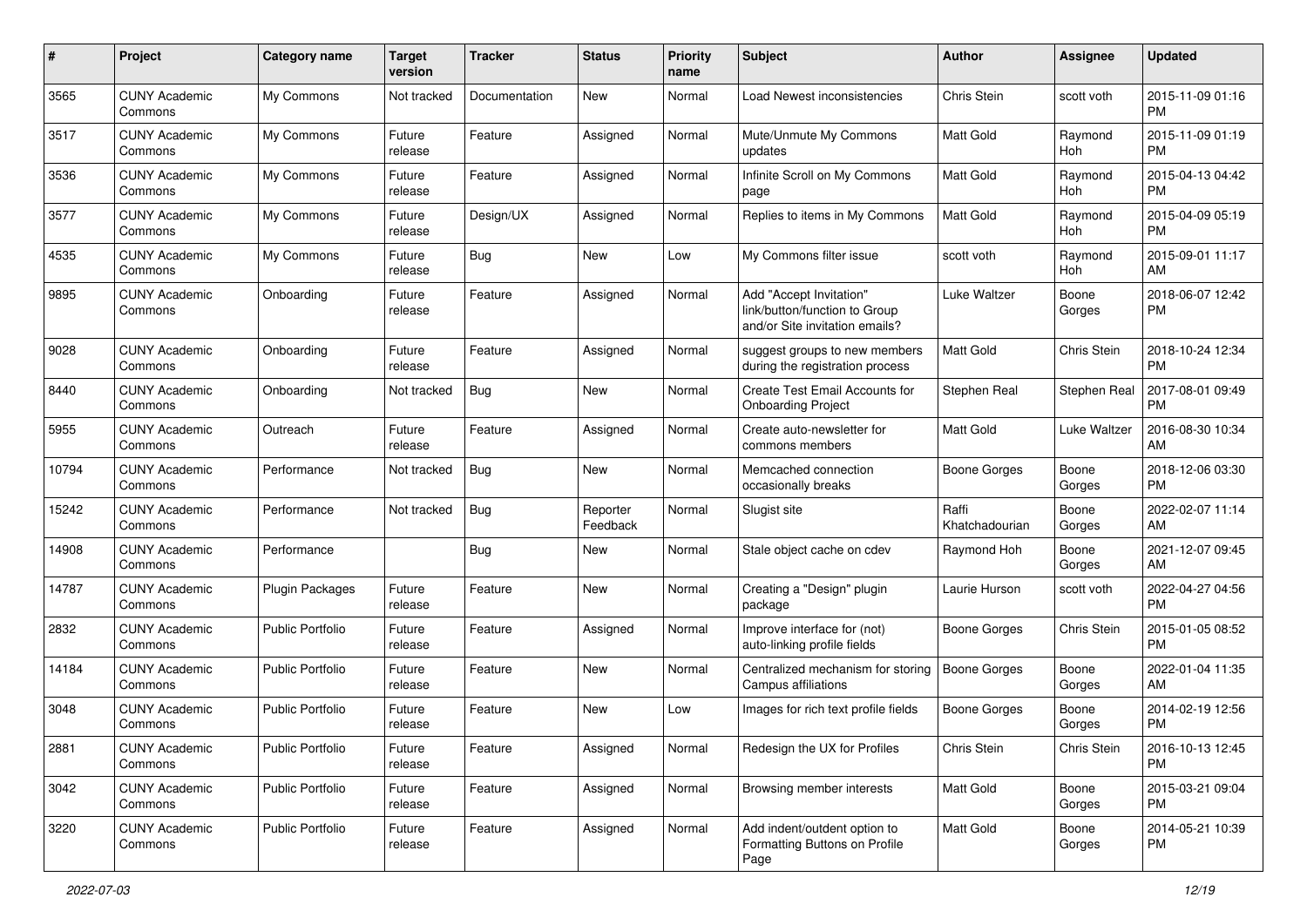| #     | <b>Project</b>                  | Category name           | <b>Target</b><br>version | <b>Tracker</b> | <b>Status</b>        | <b>Priority</b><br>name | <b>Subject</b>                                                                 | <b>Author</b>    | Assignee            | <b>Updated</b>                |
|-------|---------------------------------|-------------------------|--------------------------|----------------|----------------------|-------------------------|--------------------------------------------------------------------------------|------------------|---------------------|-------------------------------|
| 3768  | <b>CUNY Academic</b><br>Commons | <b>Public Portfolio</b> | Future<br>release        | Feature        | Assigned             | Normal                  | Institutions/Past positions on<br>public portfolios                            | <b>Matt Gold</b> | Boone<br>Gorges     | 2018-04-23 10:44<br>AM        |
| 3770  | <b>CUNY Academic</b><br>Commons | <b>Public Portfolio</b> | Future<br>release        | Feature        | Assigned             | Normal                  | Improve Layout/Formatting of<br>Positions Area on Public Portfolios            | <b>Matt Gold</b> | <b>Chris Stein</b>  | 2015-04-01 09:17<br><b>PM</b> |
| 4404  | <b>CUNY Academic</b><br>Commons | <b>Public Portfolio</b> | Future<br>release        | Design/UX      | Assigned             | Normal                  | Change color of permissions info<br>on portfolio editing interface             | <b>Matt Gold</b> | Samantha<br>Raddatz | 2015-08-11 05:28<br><b>PM</b> |
| 2013  | <b>CUNY Academic</b><br>Commons | <b>Public Portfolio</b> | Future<br>release        | Feature        | Assigned             | Low                     | Have Profile Privacy Options show   Matt Gold<br>up only for filled-in fields  |                  | Boone<br>Gorges     | 2015-11-09 06:09<br><b>PM</b> |
| 2753  | <b>CUNY Academic</b><br>Commons | <b>Public Portfolio</b> | Future<br>release        | Feature        | New                  | Normal                  | Create actual actual tagification in<br>academic interests and other<br>fields | Micki Kaufman    | Boone<br>Gorges     | 2015-01-05 08:52<br><b>PM</b> |
| 4253  | <b>CUNY Academic</b><br>Commons | <b>Public Portfolio</b> | Future<br>release        | Design/UX      | New                  | Normal                  | Encourage users to add portfolio<br>content                                    | Samantha Raddatz | Samantha<br>Raddatz | 2015-07-07 11:32<br>AM        |
| 4622  | <b>CUNY Academic</b><br>Commons | <b>Public Portfolio</b> | Future<br>release        | Design/UX      | <b>New</b>           | Normal                  | <b>Profile Visibility Settings</b>                                             | Samantha Raddatz | Samantha<br>Raddatz | 2015-09-21 12:18<br><b>PM</b> |
| 5827  | <b>CUNY Academic</b><br>Commons | <b>Public Portfolio</b> | Future<br>release        | Bug            | Assigned             | Normal                  | Academic Interests square bracket<br>links not working                         | l scott voth     | Chris Stein         | 2016-08-11 11:59<br><b>PM</b> |
| 10354 | <b>CUNY Academic</b><br>Commons | <b>Public Portfolio</b> | Future<br>release        | Feature        | New                  | Normal                  | Opt out of Having a Profile Page                                               | scott voth       | Chris Stein         | 2020-05-12 10:43<br>AM        |
| 11496 | <b>CUNY Academic</b><br>Commons | <b>Public Portfolio</b> | 1.15.2                   | Support        | <b>New</b>           | Normal                  | Replace Twitter Icon on Member<br>Portfolio page                               | scott voth       | Boone<br>Gorges     | 2019-06-06 01:03<br><b>PM</b> |
| 6014  | <b>CUNY Academic</b><br>Commons | Publicity               | Future<br>release        | Publicity      | Reporter<br>Feedback | Normal                  | Google search listing                                                          | <b>Matt Gold</b> | Boone<br>Gorges     | 2016-09-21 03:48<br><b>PM</b> |
| 6115  | <b>CUNY Academic</b><br>Commons | Publicity               | Not tracked              | Feature        | Assigned             | Normal                  | create digital signage for GC                                                  | Matt Gold        | scott voth          | 2016-10-11 10:09<br><b>PM</b> |
| 3506  | <b>CUNY Academic</b><br>Commons | Publicity               | 1.7                      | Publicity      | <b>New</b>           | Normal                  | Prepare 1.7 email messaging                                                    | Micki Kaufman    | Micki<br>Kaufman    | 2014-10-01 12:36<br><b>PM</b> |
| 3509  | <b>CUNY Academic</b><br>Commons | Publicity               | 1.7                      | Publicity      | New                  | Normal                  | Create 1.7 digital signage imagery                                             | Micki Kaufman    | Marilyn<br>Weber    | 2014-10-01 12:40<br><b>PM</b> |
| 3510  | <b>CUNY Academic</b><br>Commons | Publicity               | 1.7                      | Publicity      | Assigned             | Normal                  | Post on the News Blog re: 'My<br>Commons'                                      | Micki Kaufman    | Sarah<br>Morgano    | 2014-10-15 11:18<br>AM        |
| 3511  | <b>CUNY Academic</b><br>Commons | Publicity               | 1.7                      | Publicity      | Assigned             | Normal                  | Social media for 1.7                                                           | Micki Kaufman    | Sarah<br>Morgano    | 2014-10-14 03:32<br><b>PM</b> |
| 12247 | <b>CUNY Academic</b><br>Commons | Publicity               | Not tracked              | Support        | <b>New</b>           | Normal                  | Screenshot of First Commons<br>Homepage                                        | scott voth       | scott voth          | 2020-01-14 12:08<br><b>PM</b> |
| 9643  | <b>CUNY Academic</b><br>Commons | Publicity               | Not tracked              | Feature        | New                  | Normal                  | Create a page on the Commons<br>for logos etc.                                 | Stephen Real     | Stephen Real        | 2018-04-24 10:53<br>AM        |
| 11945 | <b>CUNY Academic</b><br>Commons | Reckoning               | Future<br>release        | Feature        | Reporter<br>Feedback | Normal                  | Add Comments bubble to<br>Reckoning views                                      | Boone Gorges     | Boone<br>Gorges     | 2019-11-12 05:14<br><b>PM</b> |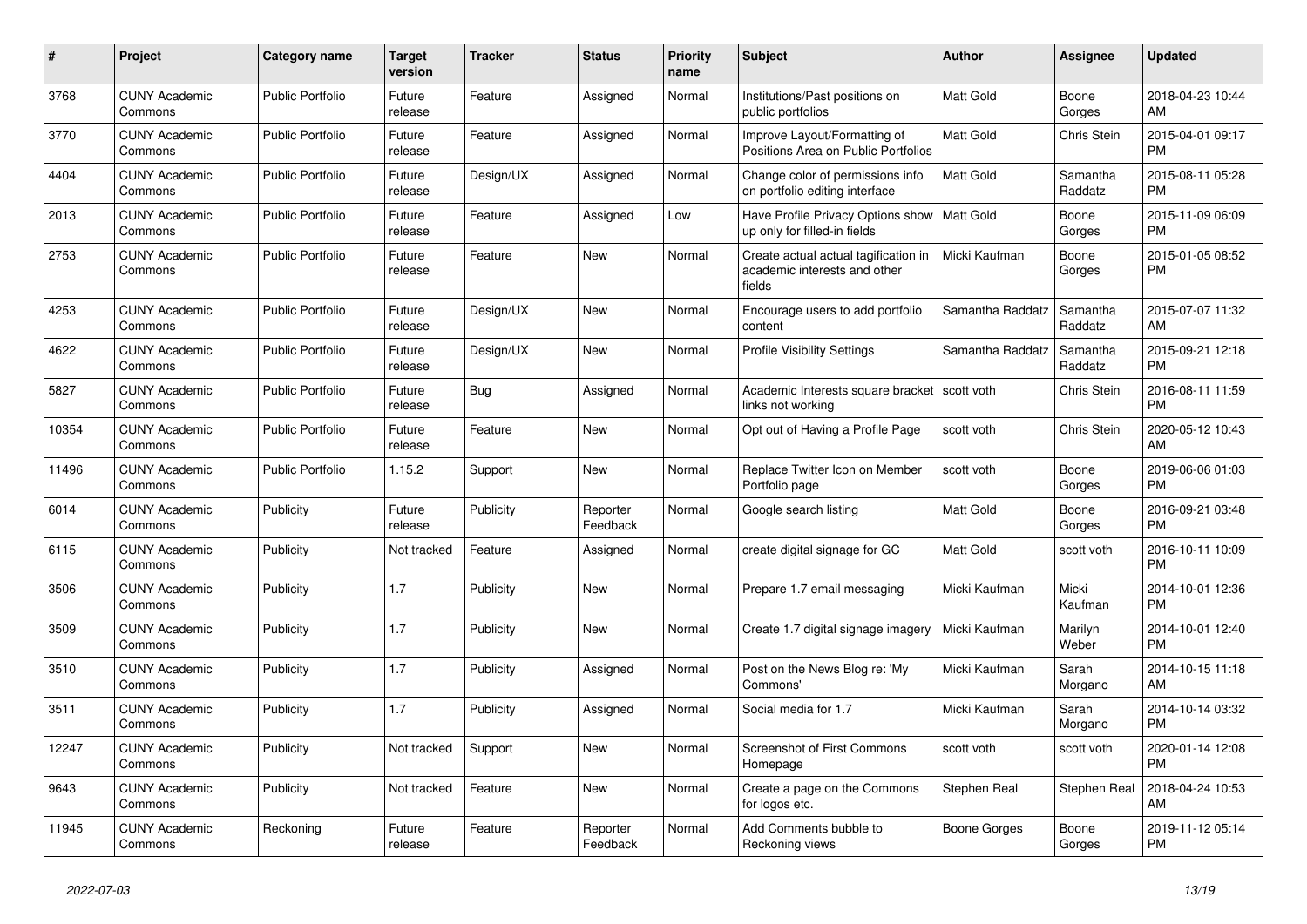| $\#$  | Project                         | <b>Category name</b>     | <b>Target</b><br>version | <b>Tracker</b> | <b>Status</b>        | Priority<br>name | <b>Subject</b>                                                           | <b>Author</b>       | <b>Assignee</b>     | <b>Updated</b>                |
|-------|---------------------------------|--------------------------|--------------------------|----------------|----------------------|------------------|--------------------------------------------------------------------------|---------------------|---------------------|-------------------------------|
| 3615  | <b>CUNY Academic</b><br>Commons | Redmine                  | Not tracked              | Feature        | <b>New</b>           | Low              | Create Redmine issues via email                                          | Dominic Giglio      | Boone<br>Gorges     | 2017-11-16 11:36<br>AM        |
| 940   | <b>CUNY Academic</b><br>Commons | Redmine                  | Future<br>release        | Feature        | Assigned             | Low              | Communication with users after<br>releases                               | <b>Matt Gold</b>    | Dominic<br>Giglio   | 2012-09-09 04:36<br><b>PM</b> |
| 308   | <b>CUNY Academic</b><br>Commons | Registration             | Future<br>release        | Feature        | <b>New</b>           | Normal           | Group recommendations for<br>signup process                              | Boone Gorges        | Samantha<br>Raddatz | 2015-11-09 05:07<br><b>PM</b> |
| 5225  | <b>CUNY Academic</b><br>Commons | Registration             | Future<br>release        | Feature        | Assigned             | Normal           | On-boarding Issues                                                       | Luke Waltzer        | Samantha<br>Raddatz | 2016-02-12 02:58<br><b>PM</b> |
| 10273 | <b>CUNY Academic</b><br>Commons | Registration             | Not tracked              | Support        | Reporter<br>Feedback | Normal           | users combining CF and campus<br>address                                 | Marilyn Weber       |                     | 2019-09-18 10:58<br>AM        |
| 370   | <b>CUNY Academic</b><br>Commons | Registration             | Future<br>release        | Feature        | Assigned             | High             | <b>Guest Accounts</b>                                                    | <b>Matt Gold</b>    | Matt Gold           | 2015-04-09 09:33<br><b>PM</b> |
| 11860 | <b>CUNY Academic</b><br>Commons | Registration             | Future<br>release        | Feature        | <b>New</b>           | Normal           | <b>Ensure Students Are Aware They</b><br>Can Use Aliases At Registration | scott voth          |                     | 2019-09-24 08:46<br>AM        |
| 13430 | <b>CUNY Academic</b><br>Commons | Reply By Email           | Not tracked              | Bug            | <b>New</b>           | Normal           | Delay in RBE                                                             | Luke Waltzer        | Raymond<br>Hoh      | 2020-10-13 11:16<br>AM        |
| 3369  | <b>CUNY Academic</b><br>Commons | Reply By Email           | Not tracked              | Outreach       | Hold                 | Normal           | Release reply by email to WP<br>plugin directory                         | <b>Matt Gold</b>    | Raymond<br>Hoh      | 2016-03-01 12:46<br><b>PM</b> |
| 6671  | <b>CUNY Academic</b><br>Commons | Reply By Email           | Not tracked              | Bug            | Assigned             | Normal           | "Post too often" RBE error<br>message                                    | <b>Matt Gold</b>    | Raymond<br>Hoh      | 2016-11-11 09:55<br>AM        |
| 8976  | <b>CUNY Academic</b><br>Commons | Reply By Email           | Not tracked              | Feature        | Assigned             | Normal           | Package RBE new topics posting?                                          | <b>Matt Gold</b>    | Raymond<br>Hoh      | 2017-12-04 02:34<br><b>PM</b> |
| 8991  | <b>CUNY Academic</b><br>Commons | Reply By Email           | Not tracked              | Bug            | Hold                 | Normal           | RBE duplicate email message<br>issue                                     | Matt Gold           | Raymond<br>Hoh      | 2018-02-18 08:53<br><b>PM</b> |
| 16177 | <b>CUNY Academic</b><br>Commons | Reply By Email           |                          | Bug            | New                  | Normal           | Switch to Inbound mode for RBE                                           | Raymond Hoh         | Raymond<br>Hoh      | 2022-05-30 04:32<br><b>PM</b> |
| 3002  | <b>CUNY Academic</b><br>Commons | Search                   | Future<br>release        | Feature        | Assigned             | Normal           | Overhaul CAC search by using<br>external search appliance                | <b>Boone Gorges</b> | Boone<br>Gorges     | 2020-07-15 03:05<br><b>PM</b> |
| 9729  | <b>CUNY Academic</b><br>Commons | <b>SEO</b>               | Not tracked              | Support        | New                  | Normal           | 503 Errors showing on<br>newlaborforum.cuny.edu                          | Diane Krauthamer    | Raymond<br>Hoh      | 2018-05-22 04:48<br><b>PM</b> |
| 3662  | <b>CUNY Academic</b><br>Commons | <b>SEO</b>               | Future<br>release        | Feature        | Assigned             | Normal           | Duplicate Content/SEO/Google<br>issues                                   | Matt Gold           | Raymond<br>Hoh      | 2015-04-13 04:37<br><b>PM</b> |
| 13048 | <b>CUNY Academic</b><br>Commons | Shortcodes and<br>embeds | Future<br>release        | Feature        | New                  | Normal           | Jupyter Notebooks support                                                | Boone Gorges        |                     | 2020-07-14 11:46<br>AM        |
| 13331 | <b>CUNY Academic</b><br>Commons | Site cloning             | Future<br>release        | Bug            | New                  | Normal           | Combine Site Template and Clone<br>operations                            | Boone Gorges        | Jeremy Felt         | 2021-11-19 12:39<br><b>PM</b> |
| 5488  | <b>CUNY Academic</b><br>Commons | Social Paper             | Future<br>release        | Bug            | <b>New</b>           | Normal           | Add a "last edited by" field to<br>Social Paper group directories        | Boone Gorges        |                     | 2016-04-21 10:05<br><b>PM</b> |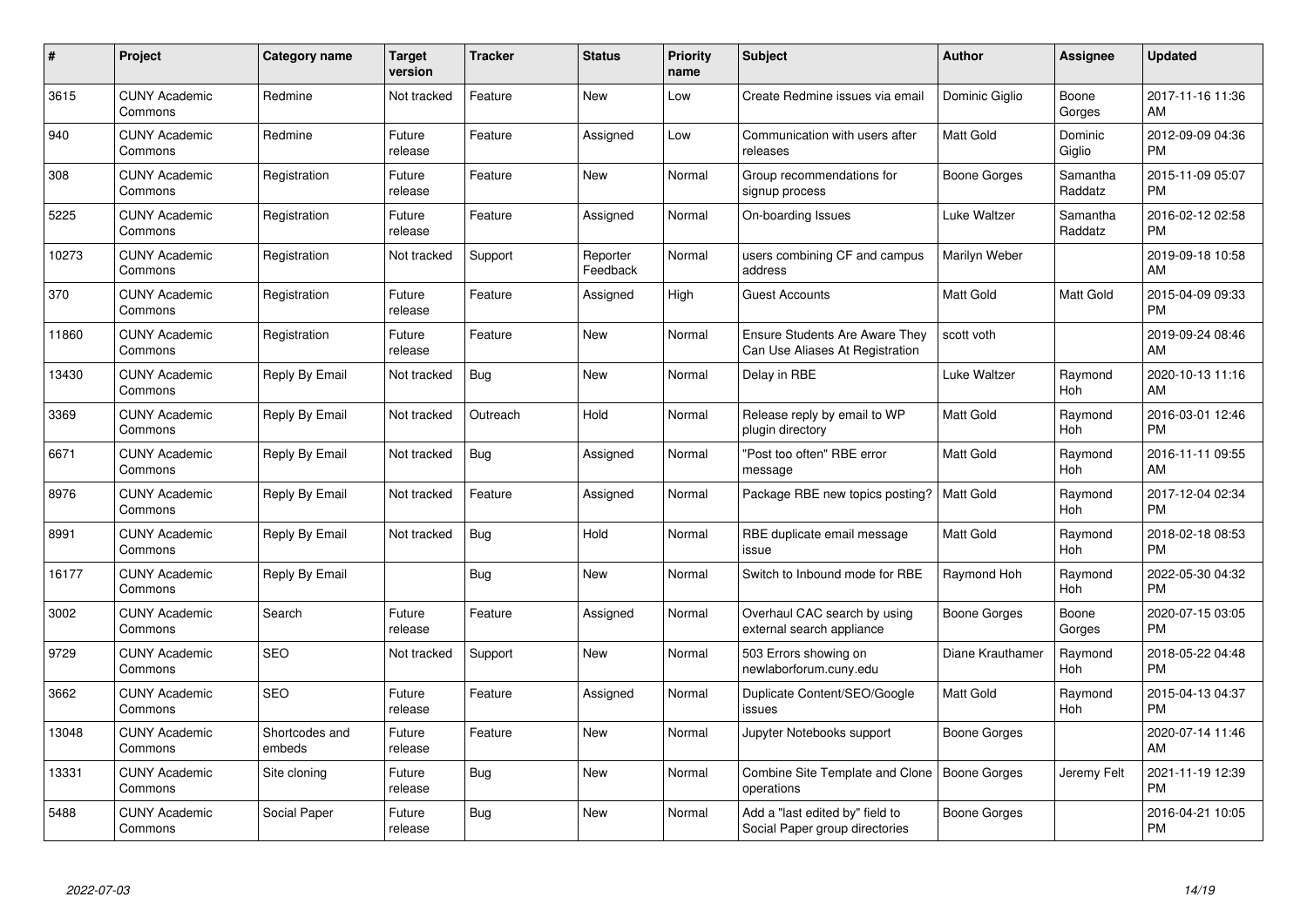| $\#$  | Project                         | <b>Category name</b>    | <b>Target</b><br>version | <b>Tracker</b> | <b>Status</b>        | <b>Priority</b><br>name | <b>Subject</b>                                                                                                                                        | Author                  | <b>Assignee</b>       | <b>Updated</b>                |
|-------|---------------------------------|-------------------------|--------------------------|----------------|----------------------|-------------------------|-------------------------------------------------------------------------------------------------------------------------------------------------------|-------------------------|-----------------------|-------------------------------|
| 5489  | <b>CUNY Academic</b><br>Commons | Social Paper            | Future<br>release        | Feature        | <b>New</b>           | Normal                  | Asc/desc sorting for Social Paper<br>directories                                                                                                      | <b>Boone Gorges</b>     |                       | 2016-04-21 10:06<br><b>PM</b> |
| 7663  | <b>CUNY Academic</b><br>Commons | Social Paper            | Future<br>release        | Bug            | New                  | Normal                  | Social Paper notifications not<br>formatted correctly on secondary<br>sites                                                                           | <b>Boone Gorges</b>     | Boone<br>Gorges       | 2018-04-16 03:52<br><b>PM</b> |
| 7981  | <b>CUNY Academic</b><br>Commons | Social Paper            | Future<br>release        | Bug            | New                  | Normal                  | Social Paper comments should<br>not go to spam                                                                                                        | Luke Waltzer            | Boone<br>Gorges       | 2018-04-16 03:52<br><b>PM</b> |
| 5199  | <b>CUNY Academic</b><br>Commons | Social Paper            | Future<br>release        | Feature        | <b>New</b>           | Normal                  | add tables to the SP editor                                                                                                                           | Marilyn Weber           |                       | 2016-10-24 11:27<br>AM        |
| 5205  | <b>CUNY Academic</b><br>Commons | Social Paper            | Future<br>release        | Feature        | New                  | Normal                  | Social Paper folders                                                                                                                                  | Marilyn Weber           |                       | 2016-02-11 10:24<br><b>PM</b> |
| 5282  | <b>CUNY Academic</b><br>Commons | Social Paper            | Future<br>release        | Bug            | New                  | Normal                  | Replying via email directs to paper<br>but not individual comment.                                                                                    | Marilyn Weber           | Raymond<br><b>Hoh</b> | 2016-03-02 01:48<br><b>PM</b> |
| 5397  | <b>CUNY Academic</b><br>Commons | Social Paper            | Future<br>release        | Feature        | New                  | Normal                  | frustrating to have to<br>enable/disable in SP                                                                                                        | Marilyn Weber           | Samantha<br>Raddatz   | 2016-04-20 03:39<br><b>PM</b> |
| 13975 | <b>CUNY Academic</b><br>Commons | Social Paper            | Not tracked              | Support        | Reporter<br>Feedback | Normal                  | can't approve comments on Social<br>Paper paper                                                                                                       | Marilyn Weber           |                       | 2021-02-12 09:33<br>AM        |
| 5050  | <b>CUNY Academic</b><br>Commons | Social Paper            | Future<br>release        | Feature        | New                  | Low                     | Making comments visible in SP<br>editing mode (SP suggestion #1)                                                                                      | Marilyn Weber           | Samantha<br>Raddatz   | 2019-09-17 11:10<br><b>PM</b> |
| 5052  | <b>CUNY Academic</b><br>Commons | Social Paper            | Future<br>release        | Feature        | New                  | Low                     | Sentence by sentence or line by<br>line comments (SP suggestion #3)                                                                                   | Marilyn Weber           | Boone<br>Gorges       | 2016-02-11 10:24<br><b>PM</b> |
| 5053  | <b>CUNY Academic</b><br>Commons | Social Paper            | Future<br>release        | Feature        | New                  | Low                     | Scrollable menu to add readers<br>(SP suggestion #4)                                                                                                  | Marilyn Weber           | Samantha<br>Raddatz   | 2016-04-21 05:21<br><b>PM</b> |
| 5058  | <b>CUNY Academic</b><br>Commons | Social Paper            | Future<br>release        | Feature        | <b>New</b>           | Low                     | Can there be a clearer signal that<br>even when comments have<br>already been made you add<br>comments by clicking on the side?<br>(SP suggestion #5) | Marilyn Weber           | Samantha<br>Raddatz   | 2016-02-11 10:24<br><b>PM</b> |
| 8898  | <b>CUNY Academic</b><br>Commons | Social Paper            | Not tracked              | Feature        | Assigned             | Normal                  | Usage data on docs and social<br>paper                                                                                                                | <b>Matt Gold</b>        | Matt Gold             | 2017-11-16 11:32<br>AM        |
| 5182  | <b>CUNY Academic</b><br>Commons | Social Paper            | Future<br>release        | Design/UX      | New                  | Normal                  | "Publishing" a private paper on<br>social paper?                                                                                                      | Raffi<br>Khatchadourian | Boone<br>Gorges       | 2016-10-13 04:12<br><b>PM</b> |
| 5183  | <b>CUNY Academic</b><br>Commons | Social Paper            | Future<br>release        | Design/UX      | New                  | Normal                  | Creating a new paper when<br>viewing an existing paper                                                                                                | Raffi<br>Khatchadourian | Samantha<br>Raddatz   | 2016-02-02 12:09<br><b>PM</b> |
| 6426  | <b>CUNY Academic</b><br>Commons | Spam/Spam<br>Prevention | Future<br>release        | Feature        | Assigned             | Normal                  | Force captcha on all comments?                                                                                                                        | Matt Gold               | <b>Tahir Butt</b>     | 2016-10-24 02:06<br><b>PM</b> |
| 8666  | <b>CUNY Academic</b><br>Commons | Teaching                | Not tracked              | Documentation  | Assigned             | Normal                  | Create Teaching on the Commons   Matt Gold<br>Resource Page                                                                                           |                         | Laurie Hurson         | 2019-09-23 03:16<br><b>PM</b> |
| 3090  | <b>CUNY Academic</b><br>Commons | Twitter page            | Future<br>release        | Feature        | Assigned             | Normal                  | Prevent Retweets from showing<br>up on Commons twitter page                                                                                           | Matt Gold               | <b>Tahir Butt</b>     | 2016-10-24 11:31<br>AM        |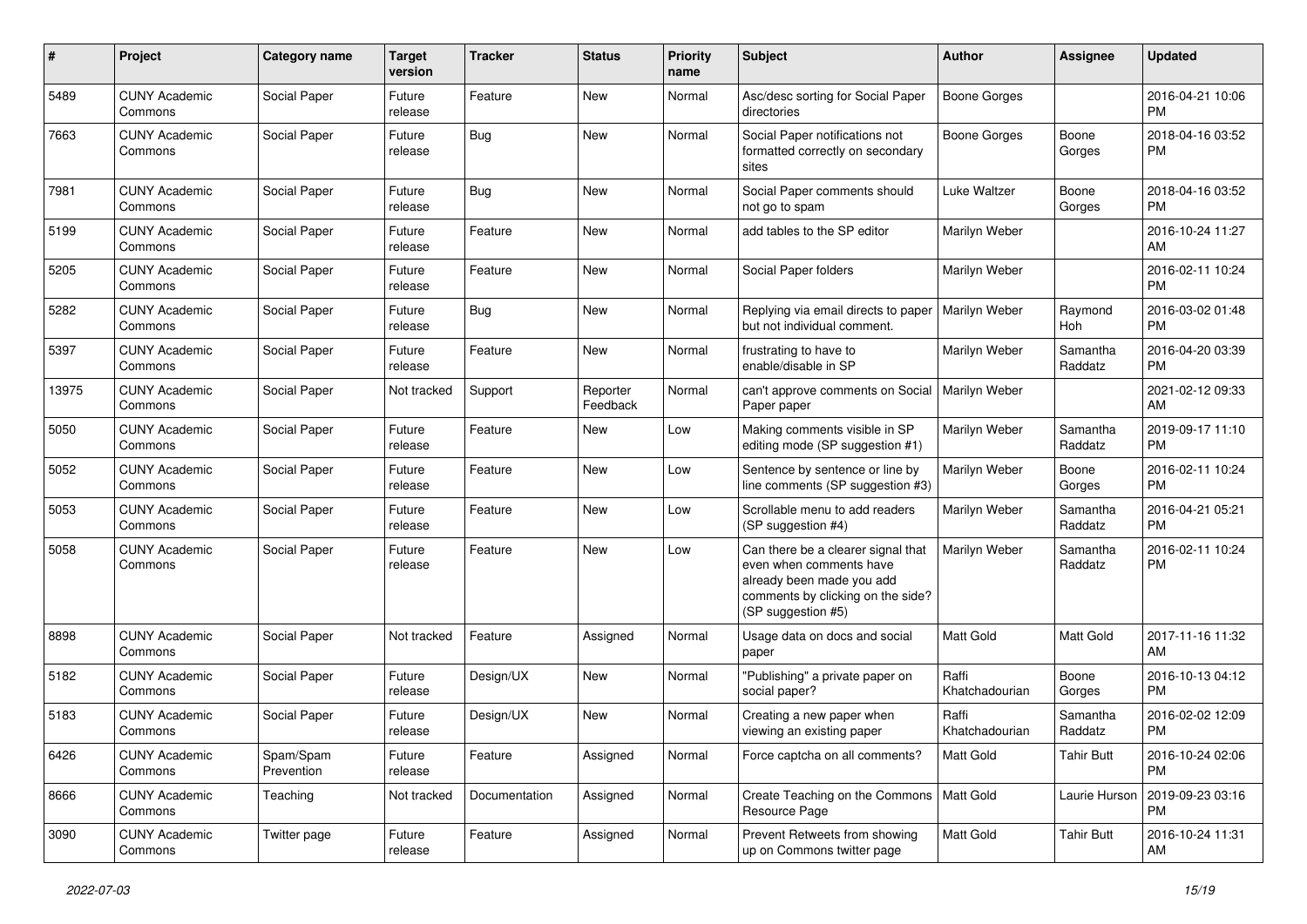| #     | <b>Project</b>                  | Category name          | <b>Target</b><br>version | <b>Tracker</b> | <b>Status</b>        | <b>Priority</b><br>name | <b>Subject</b>                                                                                               | <b>Author</b>           | Assignee            | <b>Updated</b>                |
|-------|---------------------------------|------------------------|--------------------------|----------------|----------------------|-------------------------|--------------------------------------------------------------------------------------------------------------|-------------------------|---------------------|-------------------------------|
| 3473  | <b>CUNY Academic</b><br>Commons | User Experience        | Future<br>release        | Feature        | Assigned             | Normal                  | Commons profile: Add help info<br>about "Positions" replacing "title"                                        | Keith Miyake            | Samantha<br>Raddatz | 2015-11-09 02:28<br><b>PM</b> |
| 4661  | <b>CUNY Academic</b><br>Commons | <b>User Experience</b> | Future<br>release        | Bug            | Assigned             | Normal                  | Simplify Events text                                                                                         | <b>Matt Gold</b>        | Samantha<br>Raddatz | 2015-10-02 09:06<br><b>PM</b> |
| 5316  | <b>CUNY Academic</b><br>Commons | <b>User Experience</b> | Future<br>release        | Feature        | Assigned             | Normal                  | Prompt user email address<br>updates                                                                         | Matt Gold               | Stephen Real        | 2016-12-21 03:30<br><b>PM</b> |
| 6298  | <b>CUNY Academic</b><br>Commons | <b>User Experience</b> | Not tracked              | Design/UX      | Assigned             | Normal                  | Examine data from survey                                                                                     | <b>Matt Gold</b>        | Margaret<br>Galvan  | 2016-10-14 12:16<br><b>PM</b> |
| 4222  | <b>CUNY Academic</b><br>Commons | User Experience        | Future<br>release        | Design/UX      | <b>New</b>           | Normal                  | Add information to 'Delete<br>Account' page                                                                  | Samantha Raddatz        | scott voth          | 2015-06-26 11:35<br>AM.       |
| 8675  | <b>CUNY Academic</b><br>Commons | User Onboarding        | Future<br>release        | Bug            | Reporter<br>Feedback | Low                     | Add new User search screen calls<br>for the input of email address but<br>doesn't work with one              | Paul Hebert             | Boone<br>Gorges     | 2017-10-11 11:17<br>AM.       |
| 9941  | <b>CUNY Academic</b><br>Commons | Wiki                   | Not tracked              | Support        | Assigned             | Normal                  | Wiki functionality                                                                                           | <b>Matt Gold</b>        | Boone<br>Gorges     | 2018-06-26 10:57<br>AM        |
| 11449 | <b>CUNY Academic</b><br>Commons | WordPress - Media      | Not tracked              | Support        | Reporter<br>Feedback | Normal                  | Cloning Media Library for JITP<br>from Staging to Production Site                                            | <b>Patrick DeDauw</b>   | Boone<br>Gorges     | 2019-05-13 12:00<br><b>PM</b> |
| 14483 | <b>CUNY Academic</b><br>Commons | WordPress - Media      | Not tracked              | Bug            | Reporter<br>Feedback | Normal                  | <b>Wordpress PDF Embed Stopped</b><br>Working after JITP Media Clone                                         | <b>Patrick DeDauw</b>   | Boone<br>Gorges     | 2021-05-20 01:51<br><b>PM</b> |
| 11386 | <b>CUNY Academic</b><br>Commons | WordPress - Media      | Not tracked              | Support        | Reporter<br>Feedback | Normal                  | disappearing images                                                                                          | scott voth              | Boone<br>Gorges     | 2019-05-14 10:32<br>AM        |
| 4388  | <b>CUNY Academic</b><br>Commons | WordPress (misc)       | Future<br>release        | Bug            | Assigned             | Normal                  | Repeated request for<br>authentication.                                                                      | Alice.Lynn<br>McMichael | Raymond<br>Hoh      | 2015-08-11 07:35<br><b>PM</b> |
| 1508  | <b>CUNY Academic</b><br>Commons | WordPress (misc)       | Future<br>release        | Feature        | Assigned             | Normal                  | Share login cookies across<br>mapped domains                                                                 | Boone Gorges            | Boone<br>Gorges     | 2012-07-02 12:12<br><b>PM</b> |
| 6332  | <b>CUNY Academic</b><br>Commons | WordPress (misc)       | Future<br>release        | Feature        | <b>New</b>           | Normal                  | Allow uploaded files to be marked<br>as private in an ad hoc way                                             | <b>Boone Gorges</b>     |                     | 2016-10-17 11:41<br><b>PM</b> |
| 10380 | <b>CUNY Academic</b><br>Commons | WordPress (misc)       | Future<br>release        | Feature        | In Progress          | Normal                  | Remove blacklisted plugins                                                                                   | Boone Gorges            |                     | 2022-04-26 12:00<br><b>PM</b> |
| 11024 | <b>CUNY Academic</b><br>Commons | WordPress (misc)       | Future<br>release        | Bug            | <b>New</b>           | Normal                  | Subsites should not show "you<br>should update your .htaccess<br>now" notice after permalink setting<br>save | Boone Gorges            |                     | 2019-01-28 01:35<br>PM        |
| 13835 | <b>CUNY Academic</b><br>Commons | WordPress (misc)       | Future<br>release        | Feature        | New                  | Normal                  | Allow OneSearch widget to have<br>'CUNY' as campus                                                           | Boone Gorges            | Boone<br>Gorges     | 2021-11-19 12:39<br><b>PM</b> |
| 6755  | <b>CUNY Academic</b><br>Commons | WordPress (misc)       | Future<br>release        | Bug            | <b>New</b>           | Normal                  | Cannot Deactivate Plugin                                                                                     | Laura Kane              |                     | 2016-11-16 01:12<br><b>PM</b> |
| 11843 | <b>CUNY Academic</b><br>Commons | WordPress (misc)       | Future<br>release        | Design/UX      | <b>New</b>           | Normal                  | Tweaking the Gutenberg Editor<br>Interface                                                                   | Laurie Hurson           |                     | 2022-04-26 12:00<br><b>PM</b> |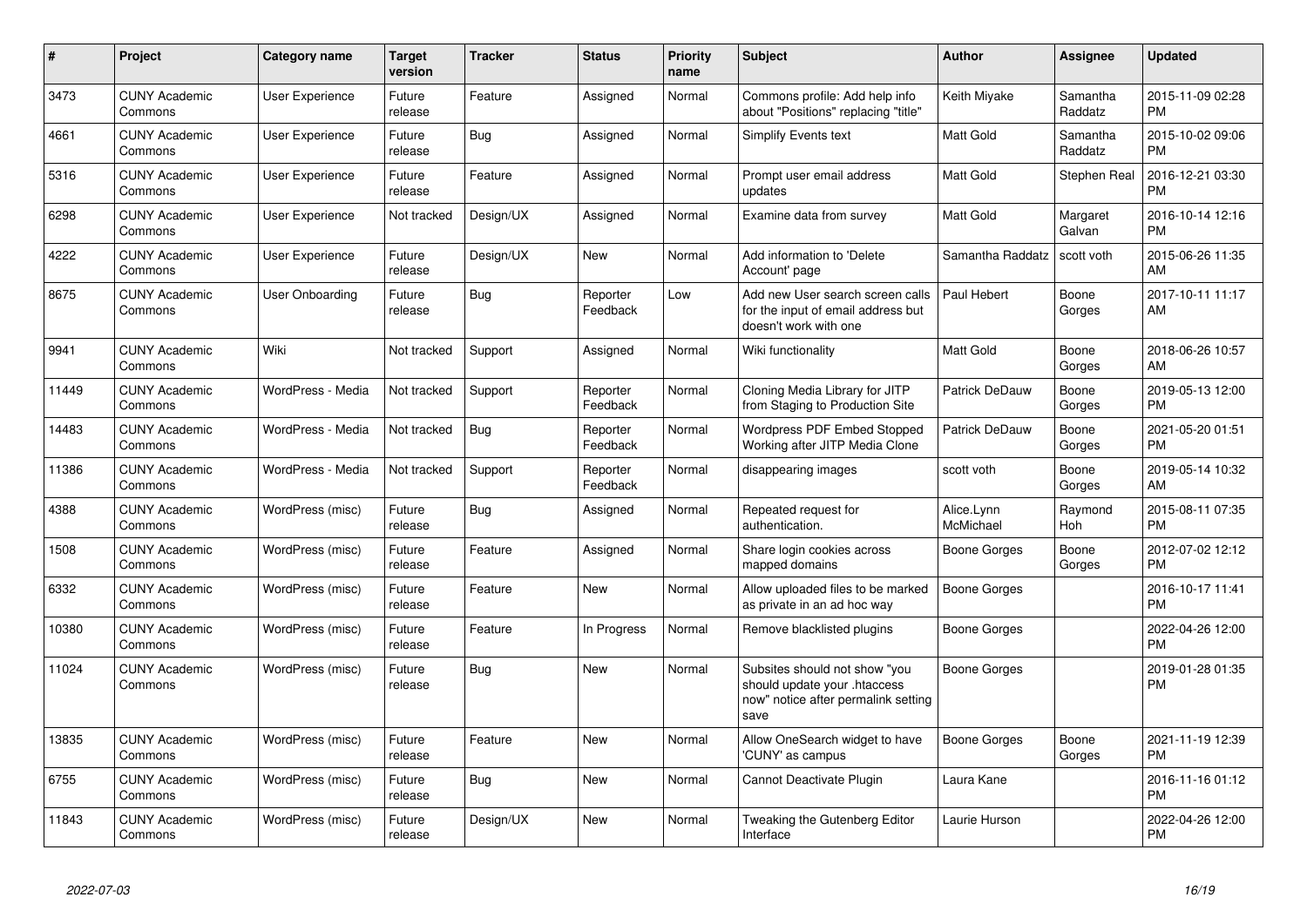| $\pmb{\#}$ | Project                         | Category name            | <b>Target</b><br>version | <b>Tracker</b> | <b>Status</b>        | Priority<br>name | <b>Subject</b>                                                                     | <b>Author</b>    | Assignee            | <b>Updated</b>                |
|------------|---------------------------------|--------------------------|--------------------------|----------------|----------------------|------------------|------------------------------------------------------------------------------------|------------------|---------------------|-------------------------------|
| 2175       | <b>CUNY Academic</b><br>Commons | WordPress (misc)         | Not tracked              | Support        | Assigned             | Normal           | Subscibe 2 vs. Jetpack<br>subscription options                                     | local admin      | Matt Gold           | 2016-01-26 04:58<br><b>PM</b> |
| 14074      | <b>CUNY Academic</b><br>Commons | WordPress (misc)         | Not tracked              | Support        | Reporter<br>Feedback | Normal           | page password protection problem                                                   | Marilyn Weber    |                     | 2021-03-02 11:03<br>AM        |
| 287        | <b>CUNY Academic</b><br>Commons | WordPress (misc)         | Future<br>release        | Feature        | Assigned             | Normal           | Create troubleshooting tool for<br>account sign-up                                 | Matt Gold        | Boone<br>Gorges     | 2015-11-09 06:17<br><b>PM</b> |
| 365        | <b>CUNY Academic</b><br>Commons | WordPress (misc)         | Future<br>release        | Feature        | Assigned             | Normal           | <b>Create Mouseover Tooltips</b><br>throughout Site                                | <b>Matt Gold</b> | Chris Stein         | 2015-11-09 06:18<br><b>PM</b> |
| 636        | <b>CUNY Academic</b><br>Commons | WordPress (misc)         | Not tracked              | Support        | Assigned             | Normal           | Create Lynda.com-like Table of<br>Contents for Prospective Tutorial<br>Screencasts | Matt Gold        | scott voth          | 2016-02-23 03:12<br><b>PM</b> |
| 1105       | <b>CUNY Academic</b><br>Commons | WordPress (misc)         | Future<br>release        | Feature        | Assigned             | Normal           | Rephrase Blog Privacy Options                                                      | <b>Matt Gold</b> | Samantha<br>Raddatz | 2015-11-09 06:19<br><b>PM</b> |
| 3657       | <b>CUNY Academic</b><br>Commons | WordPress (misc)         | Not tracked              | Feature        | <b>New</b>           | Normal           | Create alert for GC email<br>addresses                                             | Matt Gold        | Matt Gold           | 2016-04-14 11:29<br><b>PM</b> |
| 3759       | <b>CUNY Academic</b><br>Commons | WordPress (misc)         | Future<br>release        | Feature        | Assigned             | Normal           | Review Interface for Adding Users<br>to Blogs                                      | <b>Matt Gold</b> | Boone<br>Gorges     | 2015-03-24 05:52<br><b>PM</b> |
| 10040      | <b>CUNY Academic</b><br>Commons | WordPress (misc)         | Not tracked              | Bug            | Reporter<br>Feedback | Normal           | User doesn't see full list of themes                                               | <b>Matt Gold</b> | Boone<br>Gorges     | 2018-07-25 10:12<br>AM        |
| 2167       | <b>CUNY Academic</b><br>Commons | WordPress (misc)         | Future<br>release        | Bug            | Assigned             | Normal           | <b>CAC-Livestream Plugin Issues</b>                                                | Michael Smith    | Dominic<br>Giglio   | 2015-01-02 03:06<br><b>PM</b> |
| 9346       | <b>CUNY Academic</b><br>Commons | WordPress (misc)         | Not tracked              | Bug            | New                  | Normal           | Clone cetls.bmcc.cuny.edu for<br>development                                       | Owen Roberts     | Raymond<br>Hoh      | 2018-03-06 05:35<br><b>PM</b> |
| 16255      | <b>CUNY Academic</b><br>Commons | WordPress (misc)         |                          | Bug            | New                  | Normal           | Need to define 'MULTISITE'<br>constant in wp-config.php                            | Raymond Hoh      |                     | 2022-06-19 09:31<br>AM        |
| 14983      | <b>CUNY Academic</b><br>Commons | WordPress (misc)         | Not tracked              | Support        | Reporter<br>Feedback | Normal           | "Read More" tag not working                                                        | Rebecca Krisel   | Raymond<br>Hoh      | 2021-11-23 01:17<br><b>PM</b> |
| 14113      | <b>CUNY Academic</b><br>Commons | WordPress (misc)         | Future<br>release        | Bug            | Hold                 | Normal           | Block Editor Not Working on this<br>page - Json error                              | scott voth       | Boone<br>Gorges     | 2021-03-05 11:01<br>AM        |
| 15767      | <b>CUNY Academic</b><br>Commons | WordPress (misc)         |                          | Support        | New                  | Normal           | Site loading slowly                                                                | scott voth       | Boone<br>Gorges     | 2022-04-04 08:56<br><b>PM</b> |
| 16245      | <b>CUNY Academic</b><br>Commons | WordPress (misc)         |                          | Bug            | Reporter<br>Feedback | Normal           | Save Button missing on<br>WordPress Profile page                                   | scott voth       | Raymond<br>Hoh      | 2022-06-16 03:09<br><b>PM</b> |
| 11624      | <b>CUNY Academic</b><br>Commons | WordPress (misc)         | Not tracked              | Support        | New                  | Normal           | Change pages into posts or swap<br>database for a Commons site?                    | Stephen Klein    | Raymond<br>Hoh      | 2019-07-09 11:04<br>AM        |
| 9926       | <b>CUNY Academic</b><br>Commons | <b>WordPress Plugins</b> | Future<br>release        | <b>Bug</b>     | <b>New</b>           | Normal           | twitter-mentions-as-comments<br>cron jobs can run long                             | Boone Gorges     | Boone<br>Gorges     | 2018-10-24 12:34<br><b>PM</b> |
| 14987      | <b>CUNY Academic</b><br>Commons | <b>WordPress Plugins</b> | Future<br>release        | Bug            | <b>New</b>           | Normal           | Elementor update causes<br>database freeze-up                                      | Boone Gorges     | Boone<br>Gorges     | 2021-11-29 12:02<br><b>PM</b> |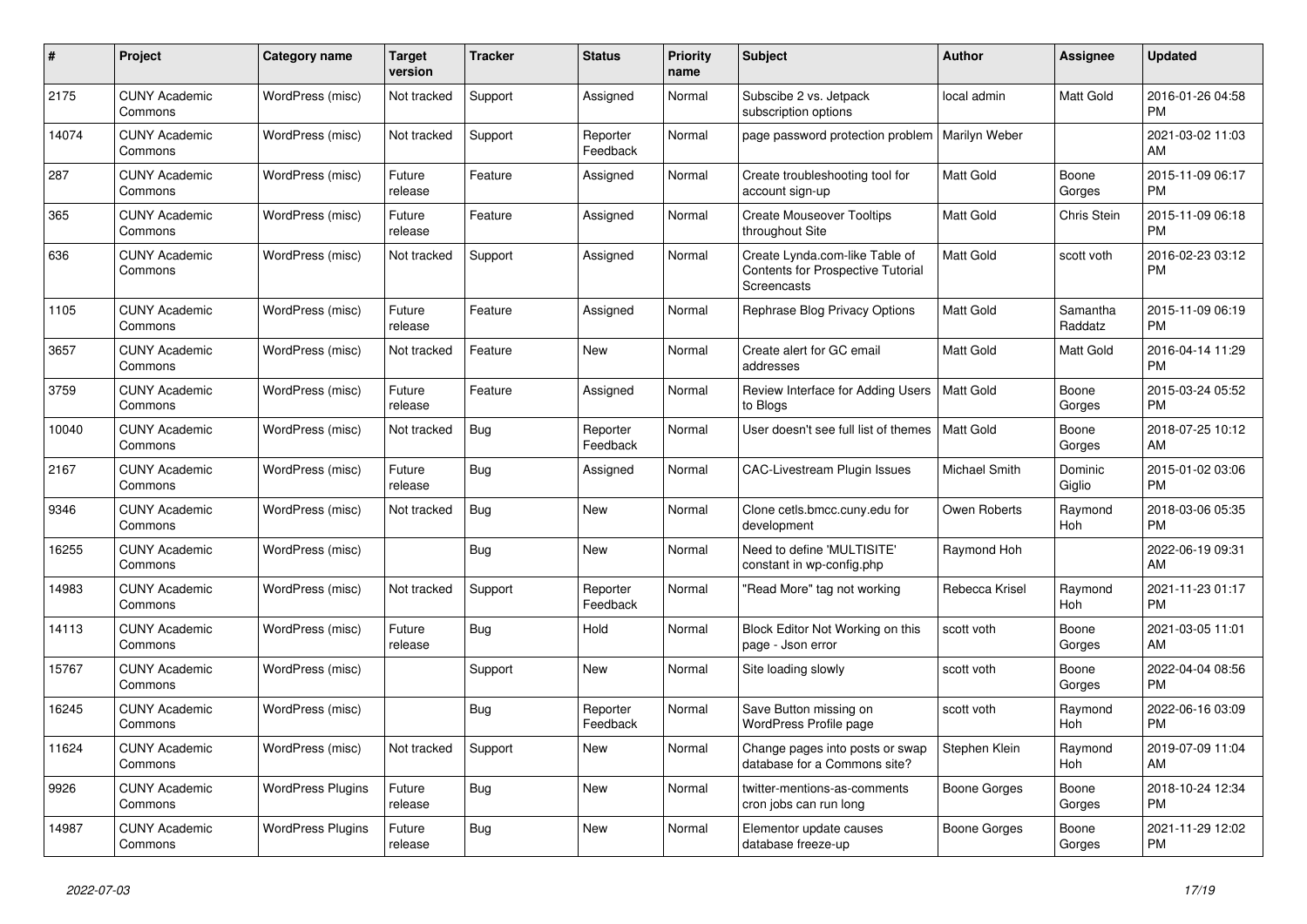| #     | Project                         | <b>Category name</b>     | <b>Target</b><br>version | <b>Tracker</b> | <b>Status</b>        | Priority<br>name | <b>Subject</b>                                              | <b>Author</b>           | <b>Assignee</b>    | <b>Updated</b>                |
|-------|---------------------------------|--------------------------|--------------------------|----------------|----------------------|------------------|-------------------------------------------------------------|-------------------------|--------------------|-------------------------------|
| 11545 | <b>CUNY Academic</b><br>Commons | <b>WordPress Plugins</b> | Not tracked              | Support        | <b>New</b>           | Normal           | <b>Twitter searches in WordPress</b>                        | Gina Cherry             | <b>Matt Gold</b>   | 2019-09-23 01:03<br><b>PM</b> |
| 11649 | <b>CUNY Academic</b><br>Commons | <b>WordPress Plugins</b> | 2.0.3                    | Bug            | In Progress          | Normal           | CC license displayed on every<br>page                       | Gina Cherry             | Raymond<br>Hoh     | 2022-06-29 11:32<br>AM        |
| 9289  | <b>CUNY Academic</b><br>Commons | <b>WordPress Plugins</b> | Future<br>release        | Bug            | Reporter<br>Feedback | Normal           | Email Users Plugin                                          | Laurie Hurson           | Boone<br>Gorges    | 2018-10-24 12:34<br><b>PM</b> |
| 11415 | <b>CUNY Academic</b><br>Commons | <b>WordPress Plugins</b> | Not tracked              | Bug            | Reporter<br>Feedback | Normal           | <b>Blog Subscriptions in Jetpack</b>                        | Laurie Hurson           |                    | 2019-05-14 10:34<br>AM        |
| 12121 | <b>CUNY Academic</b><br>Commons | <b>WordPress Plugins</b> | 2.0.3                    | Feature        | Reporter<br>Feedback | Normal           | Embedding H5P Iframes on<br><b>Commons Site</b>             | Laurie Hurson           | Boone<br>Gorges    | 2022-06-29 11:32<br>AM        |
| 9211  | <b>CUNY Academic</b><br>Commons | <b>WordPress Plugins</b> | Future<br>release        | Support        | Reporter<br>Feedback | Normal           | Auto-Role Setting in Forum Plugin<br>Causing Some Confusion | Luke Waltzer            | Boone<br>Gorges    | 2018-03-13 11:44<br>AM        |
| 6356  | <b>CUNY Academic</b><br>Commons | <b>WordPress Plugins</b> | Future<br>release        | Bug            | Reporter<br>Feedback | Low              | Should Subscribe2 be<br>deprecated?                         | Luke Waltzer            |                    | 2017-03-20 12:20<br><b>PM</b> |
| 8078  | <b>CUNY Academic</b><br>Commons | <b>WordPress Plugins</b> | Future<br>release        | System Upgrade | Assigned             | Normal           | <b>CommentPress Updates</b>                                 | Margaret Galvan         | Christian<br>Wach  | 2017-05-08 03:49<br><b>PM</b> |
| 12741 | <b>CUNY Academic</b><br>Commons | <b>WordPress Plugins</b> | Not tracked              | Support        | Reporter<br>Feedback | Normal           | <b>Tableau Public Viz Block</b>                             | Marilyn Weber           | Raymond<br>Hoh     | 2020-05-12 11:00<br>AM        |
| 11120 | <b>CUNY Academic</b><br>Commons | <b>WordPress Plugins</b> | Not tracked              | <b>Bug</b>     | Reporter<br>Feedback | Normal           | Events Manager Events Not<br>Showing Up                     | Mark Webb               |                    | 2019-02-27 04:10<br><b>PM</b> |
| 364   | <b>CUNY Academic</b><br>Commons | <b>WordPress Plugins</b> | Future<br>release        | Feature        | <b>New</b>           | Normal           | <b>Bulletin Board</b>                                       | Matt Gold               |                    | 2015-01-05 08:50<br><b>PM</b> |
| 497   | <b>CUNY Academic</b><br>Commons | <b>WordPress Plugins</b> | Future<br>release        | Feature        | Assigned             | Normal           | Drag and Drop Ordering on<br>Gallery Post Plugin            | Matt Gold               | <b>Ron Rennick</b> | 2015-11-09 06:18<br><b>PM</b> |
| 658   | <b>CUNY Academic</b><br>Commons | <b>WordPress Plugins</b> | Future<br>release        | Feature        | Assigned             | Normal           | Rebulid Sitewide Tag Suggestion                             | <b>Matt Gold</b>        | Boone<br>Gorges    | 2015-01-05 08:47<br><b>PM</b> |
| 9947  | <b>CUNY Academic</b><br>Commons | <b>WordPress Plugins</b> | Future<br>release        | Feature        | Reporter<br>Feedback | Normal           | Install H5P quiz plugin                                     | <b>Matt Gold</b>        | Boone<br>Gorges    | 2018-09-11 11:01<br>AM        |
| 1562  | <b>CUNY Academic</b><br>Commons | <b>WordPress Plugins</b> | Future<br>release        | Feature        | Assigned             | Low              | Play with NYT Collaborative<br><b>Authoring Tool</b>        | Matt Gold               | Boone<br>Gorges    | 2015-01-05 08:47<br><b>PM</b> |
| 2223  | <b>CUNY Academic</b><br>Commons | <b>WordPress Plugins</b> | Future<br>release        | Feature        | Assigned             | Low              | Add Participad to the CUNY<br><b>Academic Commons</b>       | Matt Gold               | Boone<br>Gorges    | 2014-09-17 10:03<br><b>PM</b> |
| 15516 | <b>CUNY Academic</b><br>Commons | <b>WordPress Plugins</b> |                          | <b>Bug</b>     | Reporter<br>Feedback | Normal           | Can't publish or save draft of post<br>on wordpress.com     | Raffi<br>Khatchadourian | Raymond<br>Hoh     | 2022-03-02 05:52<br><b>PM</b> |
| 16314 | <b>CUNY Academic</b><br>Commons | <b>WordPress Plugins</b> |                          | Feature        | New                  | Normal           | Install Multicollab plug-in?                                | Raffi<br>Khatchadourian |                    | 2022-06-29 03:44<br><b>PM</b> |
| 8498  | <b>CUNY Academic</b><br>Commons | <b>WordPress Plugins</b> | Future<br>release        | Feature        | <b>New</b>           | Low              | <b>Gravity Forms Email Users</b>                            | Raffi<br>Khatchadourian | Matt Gold          | 2017-10-13 12:58<br><b>PM</b> |